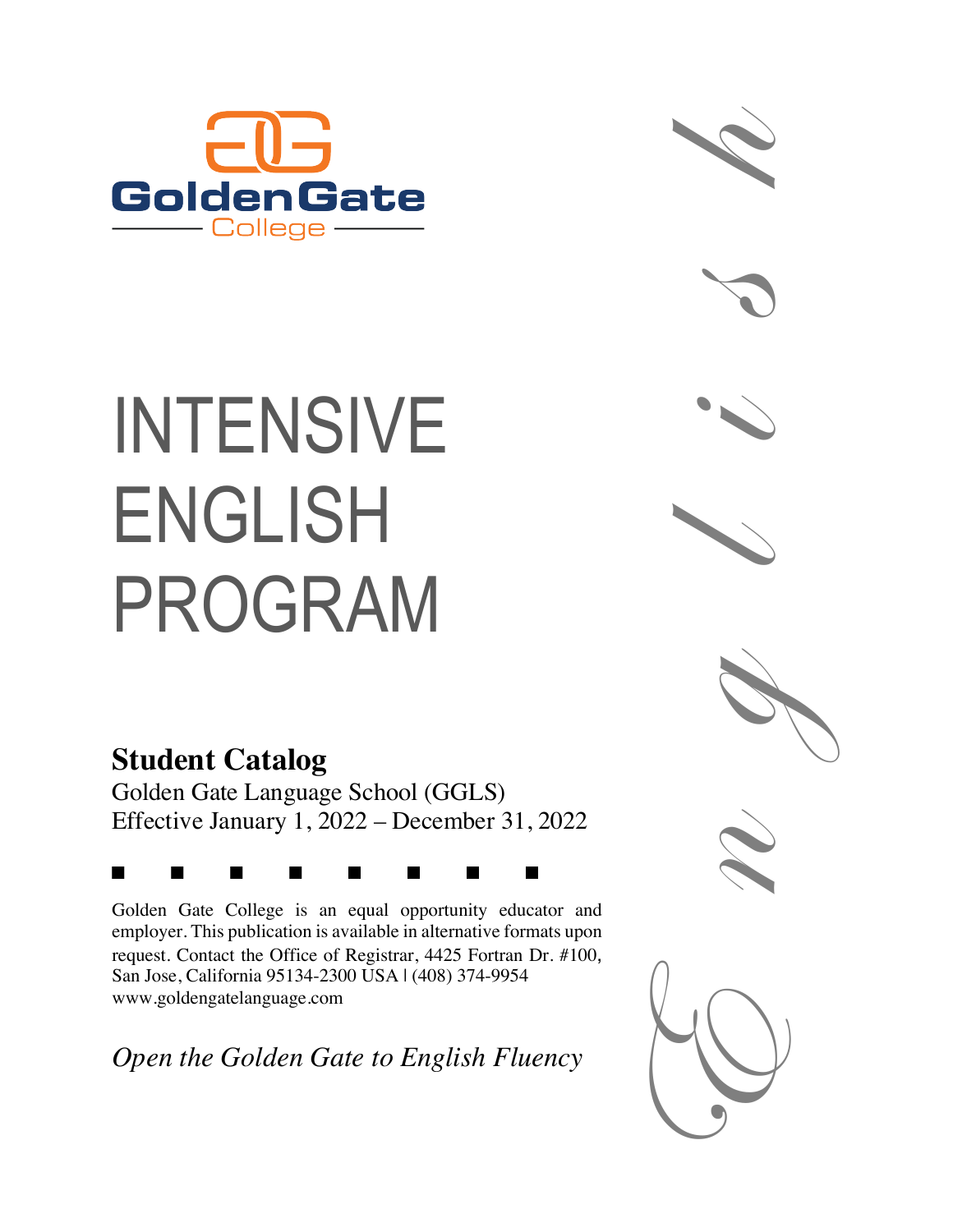## **Student Catalog – Table of Contents**

| I |  |
|---|--|
|   |  |

| President's Message<br><b>Accreditation and Approval</b><br><b>Disclosure Statement</b><br>Administration, Location, Mission<br><b>Statement and Institutional Goals</b><br>GGC Services, Certificate and Affiliation<br>Program Description<br><b>IEP Core Courses</b><br><b>IEP</b> Electives                                                                                                                                                                                                                              | 1<br>$\overline{c}$<br>3<br>$\overline{4}$<br>5<br>6<br>6<br>12                              |
|------------------------------------------------------------------------------------------------------------------------------------------------------------------------------------------------------------------------------------------------------------------------------------------------------------------------------------------------------------------------------------------------------------------------------------------------------------------------------------------------------------------------------|----------------------------------------------------------------------------------------------|
| <b>POLICIES AND PROCEDURES</b><br><b>BEFORE STARTING CLASSES</b><br>Materials<br><b>Obtaining Your Class Schedule</b><br><b>Books</b><br>Schedule of Total Charges                                                                                                                                                                                                                                                                                                                                                           | 14<br>14<br>15<br>15                                                                         |
| <b>WHILE ATTENDING SCHOOL</b><br><b>Student Orientation</b><br><b>Schedule Changes</b><br><b>Book Returns or Exchanges</b><br><b>Class Times and Punctuality</b><br>Lunchroom and Lunch Hour<br>Homework<br><b>Midsession Feedback</b><br>Speak Only English<br>Social Activity Clubs<br><b>Cultural Activities and School Trips</b><br><b>Wireless Access and Computers</b><br><b>Library Resources</b><br><b>GGC Student Card</b><br>Notice of Change of Address<br><b>Comments and Suggestions</b><br>Grievance Procedure | 17<br>17<br>17<br>17<br>17<br>17<br>17<br>17<br>17<br>18<br>18<br>18<br>18<br>18<br>18<br>18 |
| SATISFACTORY ACADEMIC<br><b>PROGRESS POLICY</b><br>Course Completion<br>Level Completion and Advancement<br><b>Program Completion</b><br><b>Guaranteed Transfer Without TOEFL</b><br><b>Attendance Policy</b><br><b>Tardiness and Early Departure</b><br>Being "Late"<br>Types of Absences<br>Make-up Work<br>Failing "F" Grade and Absences<br><b>Mandatory Dismissal</b><br><b>Consequences of Excessive Absences</b>                                                                                                      | 20<br>20<br>20<br>21<br>21<br>21<br>21<br>21<br>21<br>21<br>21<br>21                         |

|                                                                            | Page              |
|----------------------------------------------------------------------------|-------------------|
| Academic Policy & Consequences                                             | 22                |
| <b>Repeating Classes</b>                                                   | 22                |
| <b>CONSEQUENCES OF FAILURE</b><br>TO MEET SATISFACTORY PROGRESS            |                   |
| <b>Pearson Versant Test</b>                                                | 22                |
| <b>Individual Learning Plan</b>                                            | 22                |
| Verbal Warning                                                             | 22                |
| Academic Probation                                                         | 23                |
| Academic Jeopardy                                                          | 23                |
| Dismissal                                                                  | 23                |
| Appeal                                                                     | 23                |
| <b>LEAVING THE SCHOOL</b>                                                  |                   |
| Graduations                                                                | 23                |
| <b>Sell Your Books</b>                                                     | 24                |
| Student's Right to Cancel                                                  | 24                |
| Withdrawal from the program                                                | 24                |
| <b>Refund Policy</b>                                                       | 24                |
| Transcripts                                                                | 25                |
| <b>Record Retention</b>                                                    | 25                |
| <b>MAINTAINING F-1 STUDENT STATUS</b>                                      |                   |
| I-94 Arrival/Departure Record                                              | 25                |
| <b>Enrollment Changes</b>                                                  | 25                |
| <b>Reporting Requirement</b>                                               | 25                |
| Regular Attendance                                                         | 25                |
| Vacations, Leave of Absence (LOA)                                          | 26                |
| <b>Medical Leave</b>                                                       | 26                |
| <b>TOEFL, COLLEGE &amp; OTHER INFORMATION</b>                              |                   |
| The TOEFL® Test                                                            | 26                |
| <b>Guaranteed Transfer</b><br>without TOEFL Program                        | 26                |
| Transferability of Credits and Credentials 26<br>Earned at our Institution |                   |
| Applying to a US College or University                                     | 27                |
| <b>TOEFL Waiver - Guaranteed Transfer</b>                                  | 27                |
| Program Affiliates                                                         |                   |
| <b>USEFUL GENERAL INFORMATION</b>                                          |                   |
| Housing                                                                    | 28                |
| Legal Age and Smoking                                                      | 28                |
| <b>Transportation and Parking</b>                                          | 28                |
| Driving Information and DMV                                                | 29                |
| <b>Immigration Stop</b>                                                    | 30                |
| For Your Safety and Earthquake Info                                        | 30                |
| Bank Account and Social Security Card                                      | 32                |
| Faculty                                                                    | 33                |
| <b>Session Calendar</b>                                                    | <b>Back Cover</b> |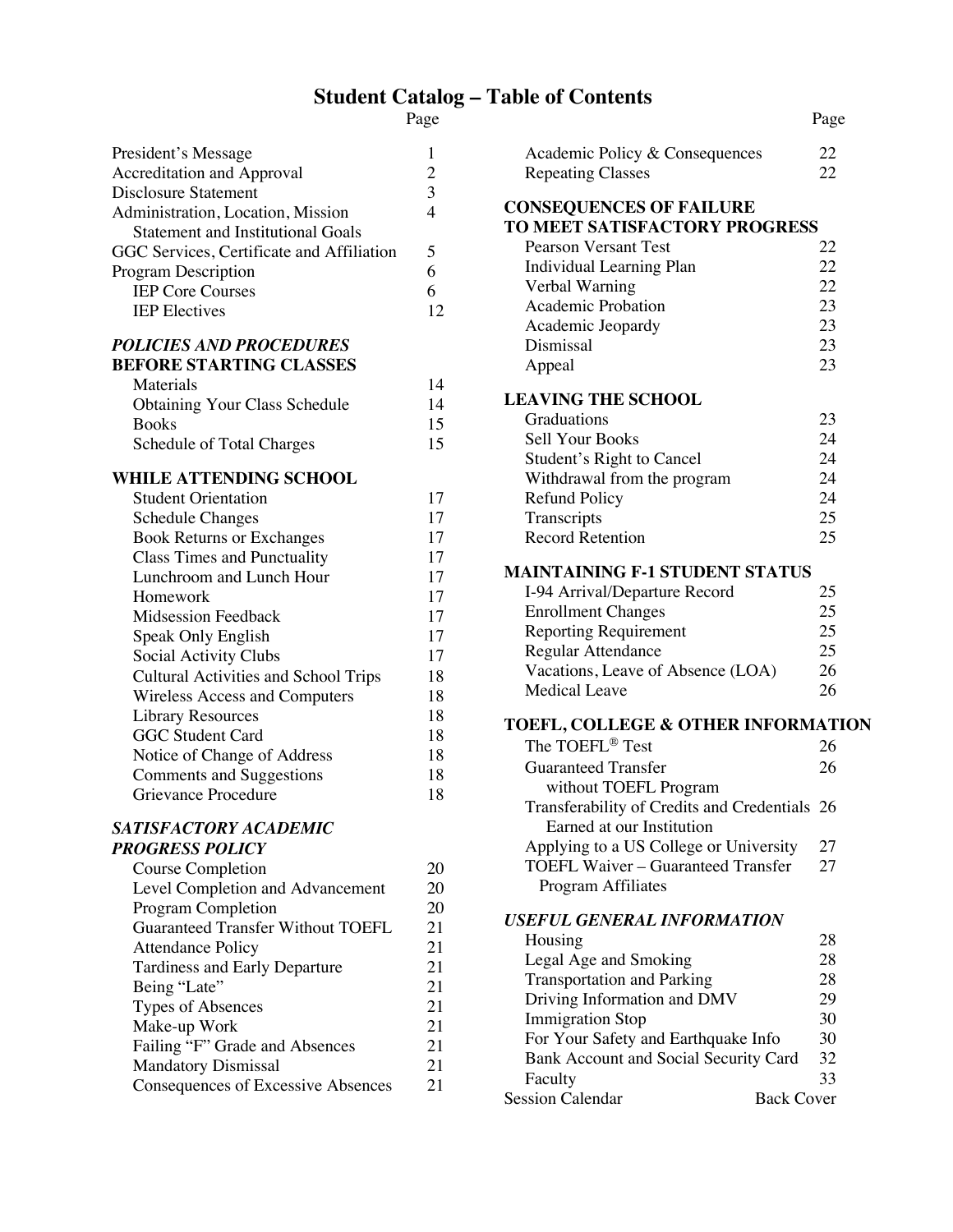### **PRESIDENT'S MESSAGE**

Welcome to Golden Gate College's ESL program!

*"Did you expect to become President of an American university when you got here?" An American friend once asked me when I was elected the President of a doctoral granting university in Silicon Valley.*

My experience as an immigrant tells me that the English language skills in both verbal and written communication pave our path of life: whom we make friends with, where we work, how far we can go, etc. 80% of our happiness and success rely on our daily communication.

On behalf of the faculty and staff of Golden Gate College (AKA Golden Gate Language School (GGLS), I would like to warmly welcome you to our school. Since our doors first opened in 1979, we have had the privilege of teaching English skills to international students and professionals from over 113 countries.

I take great pride in our reputation for academic excellence and highly qualified instruction in a friendly and enriching atmosphere. I feel that the success of our students is due to our outstanding instructors and staff and our carefully designed and updated curriculum.

We are dedicated to making your stay at Golden Gate Language School a happy and memorable one. We want this to be an enjoyable and rewarding learning experience for you.

Very truly yours,

*Liz Q. Li* 

Elizabeth Q. Li, PhD President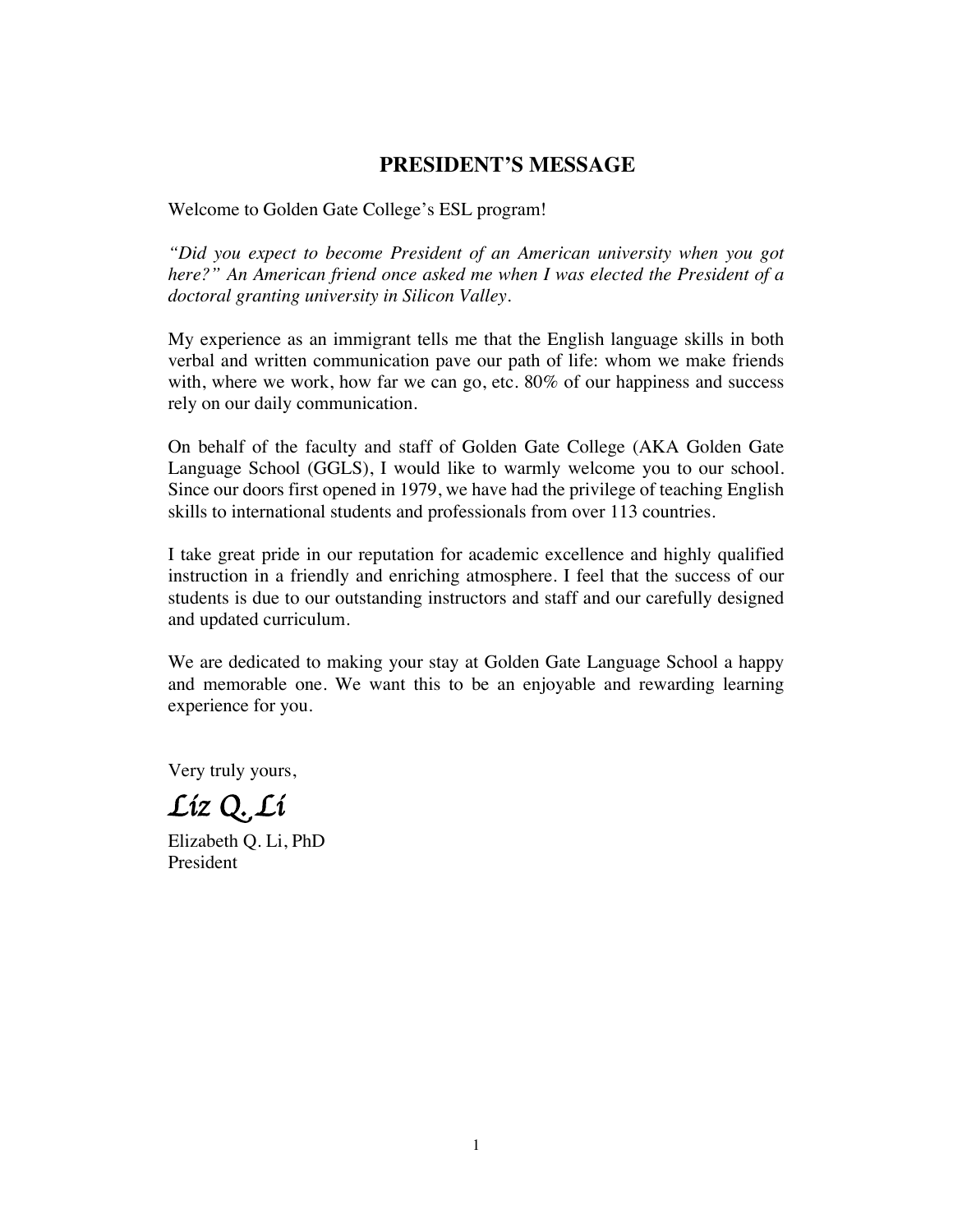### **ACCREDITATION AND APPROVAL**

### **ACCET - Accrediting Council for Continuing Education and Training**

Golden Gate College's ESL program is accredited by the Accrediting Council for Continuing Education and Training (ACCET), a U.S. Department of Education recognized agency. Information about Golden Gate College and ACCET may be obtained at:

### **Accrediting Council for Continuing Education and Training**

1722 N St NW, Washington DC, 20036 Phone: (202) 955-1113 Fax: (202) 955-1118 Email: info@accet.org Web: https://accet.org

### **BPPE – California Bureau for Private Postsecondary Education**

Golden Gate College is on California Bureau for Private Postsecondary Education (BPPE)'s Listing of Accredited Institutions and Programs. Golden Gate College is a private institution that is approved to operate by the Bureau for Private Postsecondary Education. Approval to operate means the institution has met the minimum standards set forth by the California Education Code and Title 5, Division 7.5 of the California Code of Regulations.

Any questions a student may have regarding this catalog that has not been satisfactorily answered by the institution may be directed to:

### **Bureau for Private Postsecondary Education**

1747 N. Market Blvd., Ste. 225, Sacramento, CA 95833 or P.O. Box 980818, West Sacramento, CA 95798 Telephone: (888) 370-7589 or (916) 574-8900 Fax: (916) 263-1897 or (916) 263-1897 Website: www.bppe.ca.gov

As a prospective student, you are encouraged to review this catalog before signing an enrollment agreement. You are also encouraged to review the School Performance Fact Sheet, which must be provided to you before signing an enrollment agreement.

A student or any member of the public may file a complaint about this institution with the Bureau for Private Postsecondary Education by calling (888) 370-7589 toll-free or by completing a complaint form, which can be obtained on the bureau's internet website www.bppe.ca.gov. CEC §94909(a)(3)

### **INTERNATIONAL STUDENTS**

This school is authorized under federal law to enroll non-immigrant alien students. Final authority to grant entry into the United States rests solely with the U.S. Citizenship and Immigration Services (USCIS.)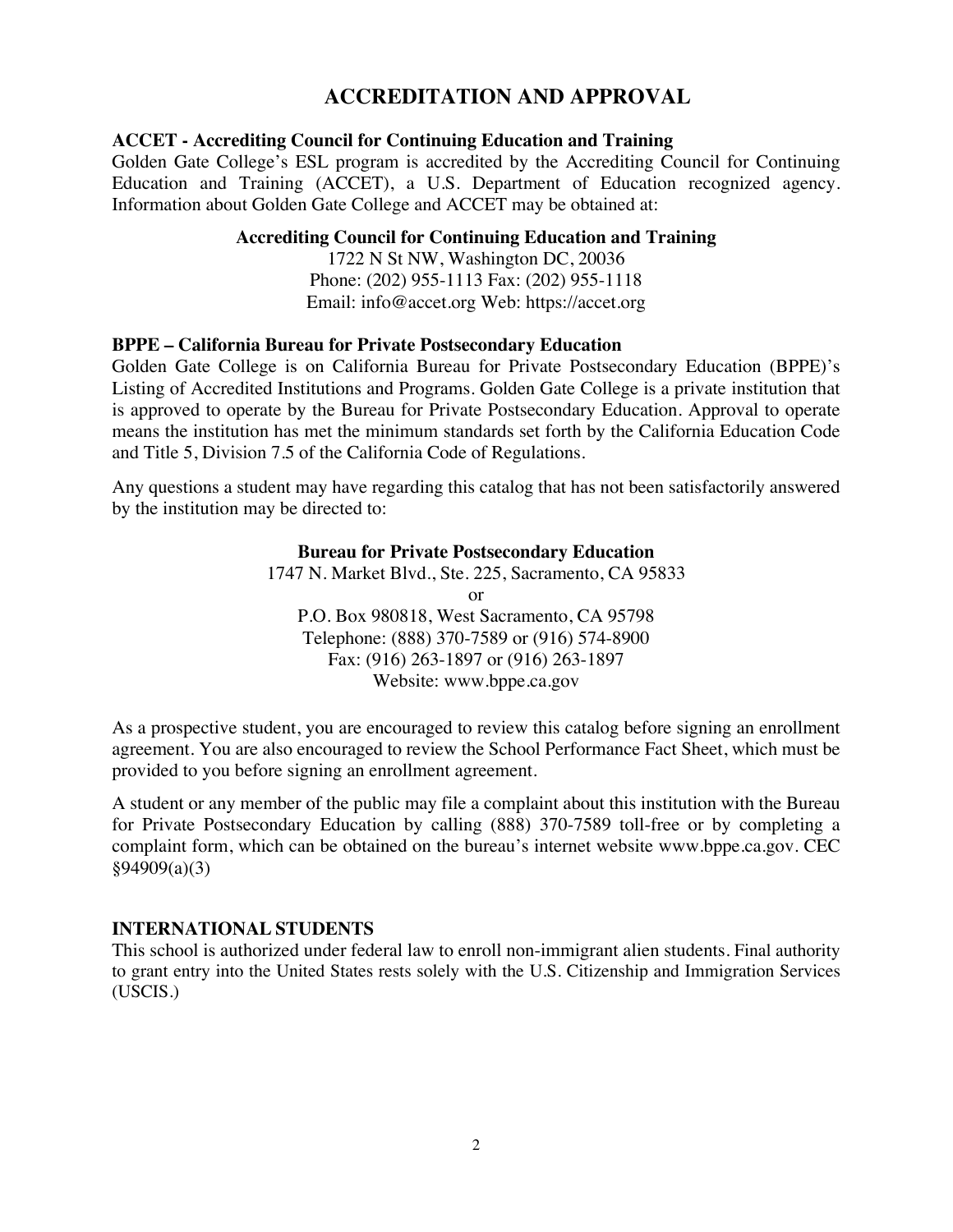### **DISCLOSURE STATEMENT**

This Catalog and its contents are reviewed annually and subject to change without notice, as the School deems necessary and appropriate. All disputes regarding School compliance with the contents are subject to exclusive resolution under the Grievance Procedure. Students are provided a copy of this document at the time of enrollment and expected to keep themselves apprised of any changes and are held responsible for knowledge of them.

This document is maintained on the Golden Gate College's ESL program (GGLS) website at https://www.goldengatelanguage.com/Documents/StudentCatalog0422.pdf.

Golden Gate College's IEP Program does not participate in federal, state or private financial aid programs. CEC §94909(a)(10)

The school does not have a pending petition in bankruptcy, is not operating as a debtor in possession, has not filed a petition within the preceding five years, nor has had a petition in bankruptcy filed against it within the preceding five years that resulted in reorganization under Chapter 11 of the United States Bankruptcy Code (11 U.S.C. Sec. 1101 et seq.) CEC §94909(a)(12)

GGC'S ESL Program does not accept credits earned at other institutions or through challenge examinations and achievement tests. ESL Program does not have admissions requirements for ability-to-benefit students and has not entered into an articulation or transfer agreement with any other college or university regarding admission to GGC's ESL Program. CEC §94909(a)(8)

If a student obtains a loan to pay for an educational program, the student will have the responsibility to repay the full amount of the loan plus interest, less the amount of any refund, and that, if the student has received federal student financial aid funds, the student is entitled to a refund of the money not paid from federal student financial aid program funds. CEC §94909(a)(11).

The school provides, at no charge, visa services and will vouch for student status. CCR §71810(b)(3)

GGC is accredited to provide English language training (CIP CODE 32.0109), which does not lead to a degree nor licensure. (CEC §94909(a)(6))

All instruction occurs in English.

The school' ESL program is not a degree-granting institution. As a result, the school does not assist its graduates with finding gainful employment. That is GGC's ESL Program does not provide placement services. CEC §94909(a)(13).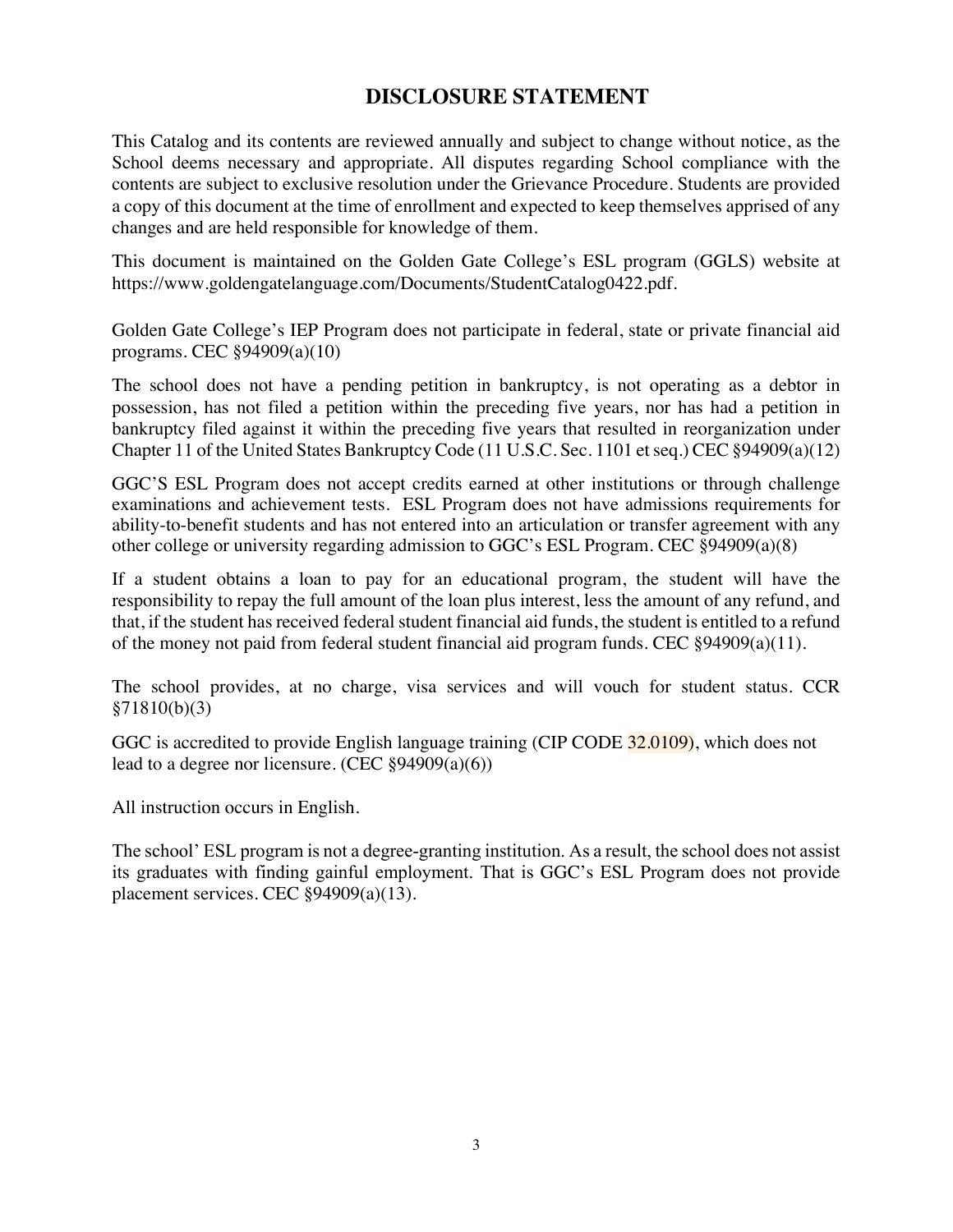### **ADMINISTRATION**

President Liz Li

Director Susanne Wilkins Registrar Vivian Tsung

### **LOCATION**

The school's campus is located at 4425 Fortran Drive #100, San Jose, California 95134 USA. All classes are held at this location. No distance education is offered.

The website is https://www.goldengatelanguage.com.

The contact Information: Telephone 1 (408) 374-9954 Fax: 1 (408) 374-9429 Email: info@goldengatelanguage.com

### **OUR MISSION**

Golden Gate College ESL Program's mission is to provide quality English as a Second Language instruction to international learners in a friendly and dynamic environment. We measure the achievement of our mission through multi-level evaluations of our institution and programs.

### **INSTITUTIONAL GOALS**

The institutional goals for Golden Gate College's ESL program are:

- To assist all learners in attaining their academic and professional goals.
- To provide a high quality, up-to-date and effective curriculum with a variety of course offerings.
- To enable all learners to communicate in English while furthering the understanding of American culture.
- To maintain a safe and friendly atmosphere and effective student services that promote respect for the diversity and dignity of all learners.
- To promote international understanding by supporting social interaction among all program participants.
- To demonstrate our continued commitment to excellence in education, and
- To uphold the highest standards of integrity in all areas of operation.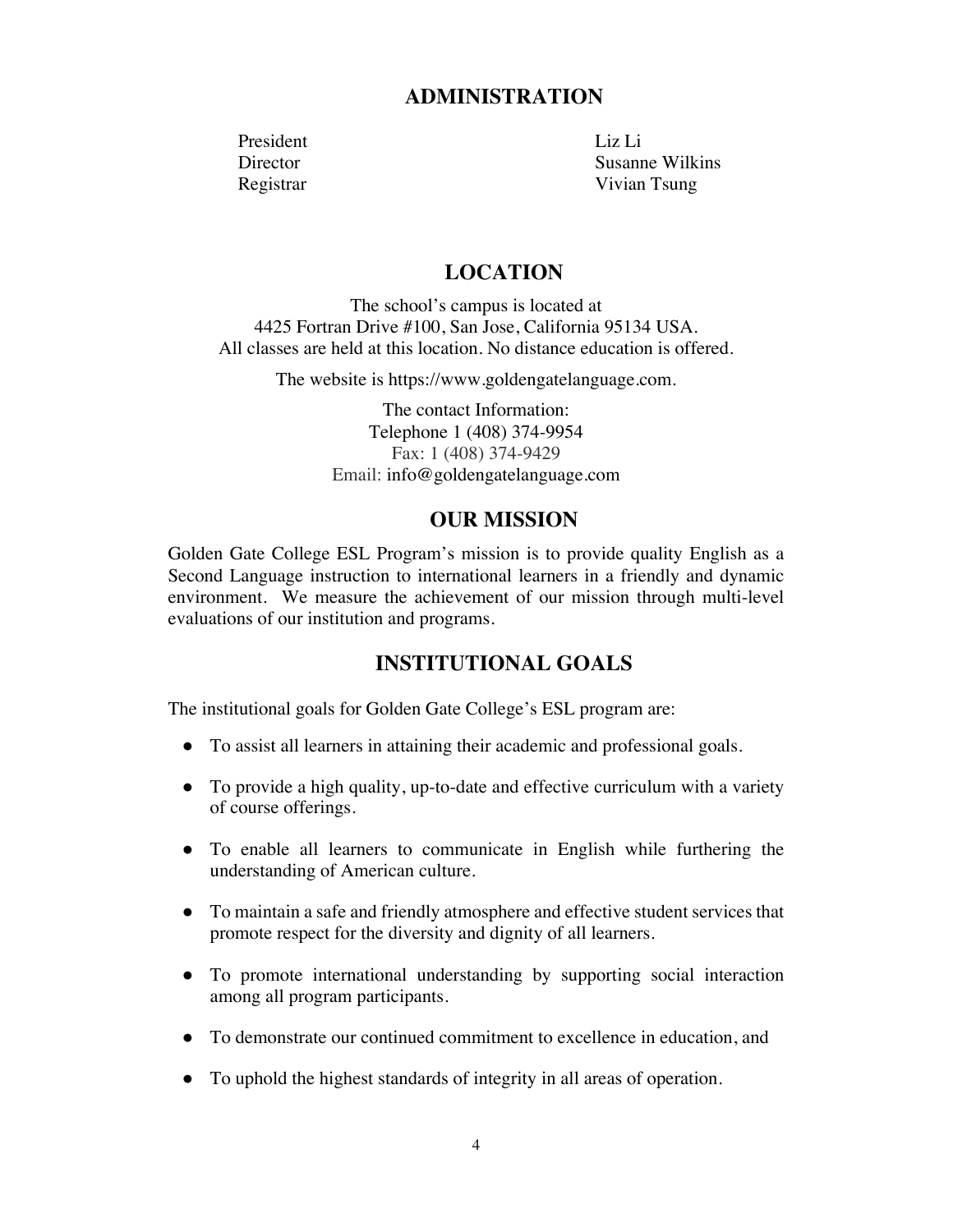### **OUR SERVICES**

Golden Gate College's ESL Program's (GGLS) friendly and professional staff offers assistance in many areas. The following is a sample of the services provided, for more detailed information, please contact the school.

### **Conditional College Acceptance Program:**

This program enables students to apply simultaneously to GGC'S ESL Program and an affiliate college or university. The affiliate institution will conditionally accept the student even though his/her TOEFL score is below the institution's requirement. Upon fulfilling the English requirement at GGC, the student automatically transfers to the affiliate institution.

**Guaranteed Transfer to Affiliate Colleges without TOEFL:** GGC's ESL Program maintains formal transfer agreements with several regional and national colleges and universities. Affiliate institutions will waive their TOEFL requirement for students who have satisfactorily completed level 12 at GGC.

**College Transfer Assistance:** The administrative staff can provide information and assistance for college transfer. Current college catalogues and applications are on file.

**Student Visa Counseling:** The Director can provide assistance throughout the visa process.

**Cultural and Social Activities**: The cultural and social events of the school are not only fun, but also provide great learning experiences for the students. There are many after school social and sports clubs, which meet each week. GGC concludes each session with a graduation ceremony. The school also hosts many annual events such as the Valentine Party, Halloween Costume Party and the Christmas Party. Examples of past field trips include San Francisco, Stanford University and Monterey.

**Faculty:** All of our English language instructors are highly qualified teaching professionals. All hold college degrees and certificates for teaching English as a Second Language or a related field.

**Facilities and Equipment**: GGC offers students modern classrooms, video players, computers with Internet and email access, free wireless Internet access, and a wellequipped lunchroom with complimentary coffee and tea. The administrative offices are also conveniently located at the school.

The school is located at 4425 Fortran Dr. Suite 100, San Jose, CA 95134, in the heart of California's high-tech Silicon Valley. Our campus is in a safe office park, easily reached from Santa Clara, Mountain View, Sunnyvale, and East Bay cities. There is ample free parking, and we are also accessible by Light Rail and VTA bus #58. The mild climate and proximity to San Francisco, the Pacific Ocean, and several major universities offer students the opportunity to enjoy many cultural and recreational activities.

### *CERTIFICATE*

Upon completion of studies, each student is awarded Golden Gate Language School's Certificate of Achievement.

### *AFFILIATIONS*

GGC's ESL Program is a certified member of **EnglishUSA** the American Association of Intensive English Programs (AAIEP), the Association of International Educators (**NAFSA**), and the California Association of Teachers of English to Speakers of Other Languages (**CATESOL**).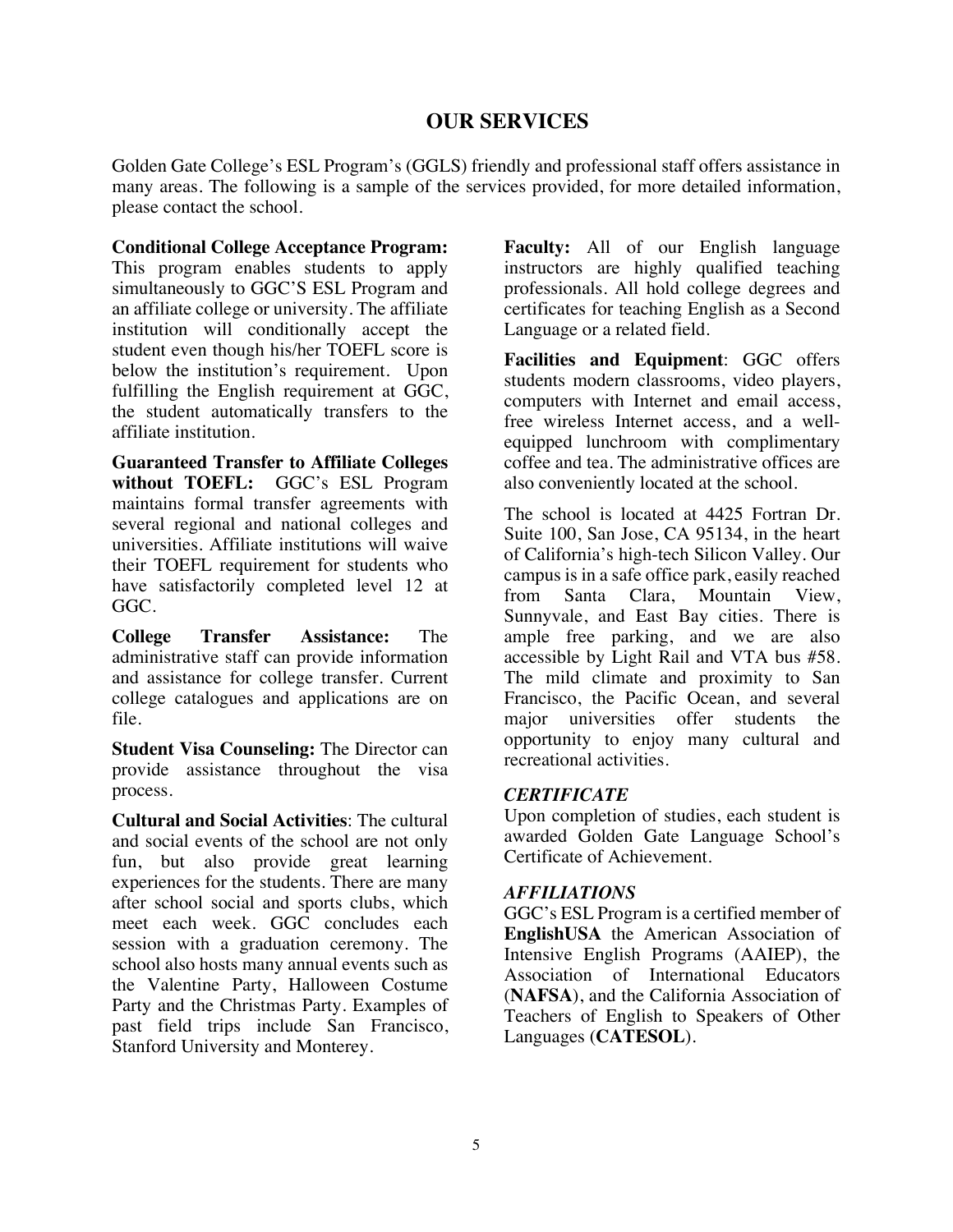### **PRIVATE PROGRAM**

Custom English offers the greatest course flexibility. The curriculum is designed specifically for the student. The student's needs and goals form the basis for the lessons. The lessons are scheduled at the student's convenience.

### **INTENSIVE ENGLISH PROGRAM Intensive English Program Full-Time Intensive English Program Part-Time**

This in-depth curriculum is designed to meet the needs of international students who are preparing to enter American colleges and universities, as well as professionals and other non-English speakers who wish to learn the language skills necessary for language fluency.

*Class schedule:* Most classes are held daily, Monday through Thursday, between the hours of 9:10 AM to 3:20 PM. For levels 7- 12, college writing preparatory classes are held on Fridays between the hours of 9:10 AM to 12:00 PM. All classes are conducted at our school's location in San Jose, CA, or through Zoom for our IDL Program. Sessions are four weeks in length.

*Beginning dates:* Classes are held yearround. Session start dates are listed on the GGC calendar. I-20 students should start classes at the beginning of a session. All other students may enter the program at any time.

*Placement:* All new incoming students must take the computerized Versant English Placement Test before beginning classes. This exam is scheduled by appointment and tests speaking, listening, writing and reading skills for placement into the Intensive English Program. See price list for cost.

*Eligibility:* Any post-secondary student, regardless of academic, personal or occupational goals, may take any class for which he/she is qualified for enrollment as determined by the Director. GGC does not discriminate on the basis of age, race, ethnic origin, gender, sexual orientation, or religion. The minimum level of English language proficiency required for admittance is prelevel 1 with a knowledge of the English

alphabet as determined by the Versant English Placement Test.

*Class Availability:* A class may be subject to cancellation if it does not meet the minimum enrollment requirements established by Golden Gate Language School (GGC).

*Program Description:* There are 12 levels of instruction and over 40 classes in the GGC Intensive English Program (IEP). All classes are taught only in English. Students are placed at the correct English level of proficiency based on the scores of the Versant English Placement Test. Classes are 60 minutes long including a 10-minute break. Full-time attendance is 5 to 6 hours of class Monday through Thursday (80-108 hours per session). Part-time attendance is 4 hours of class or less per day (64 hours or less per session).

*Intensive English Program Levels:* Classes at each of the 12 levels of the Intensive English Program are listed below, along with each class objective, the number of hours of instruction per class per day, and the specific classes needed to complete each level. Each English proficiency level can be completed in four weeks.

*IEP Tutoring:* Private tutoring for Intensive English Program students is available after class. For more information and prices, see the Director.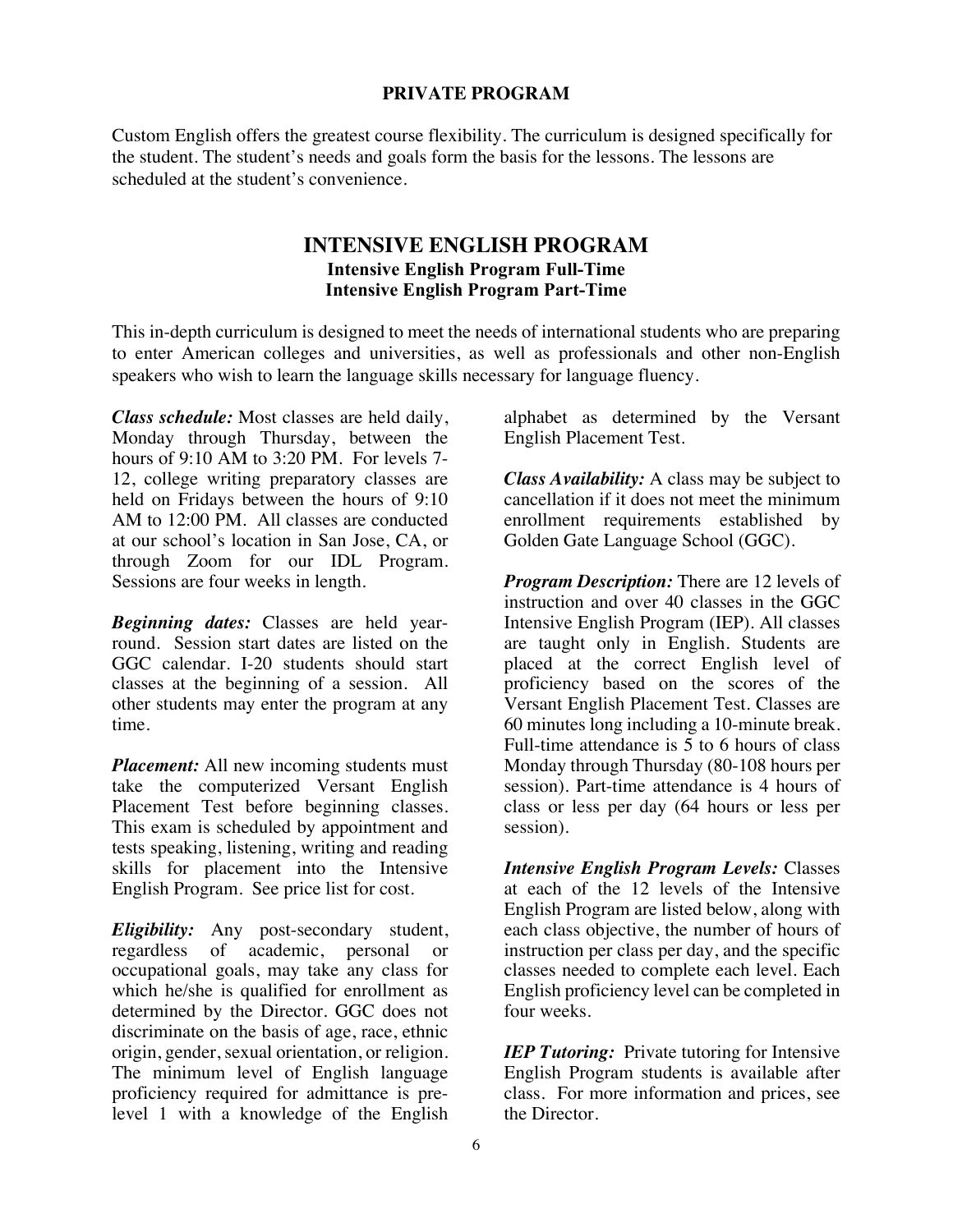### *RE: Readiness*

All classes at this level are preparation for entry into Introduction to English 1 classes (IEP1). This level is designed for students who have had little or no exposure to the English language. These classes are offered on a private instruction basis.

### **IEP1: Introduction to English 1**

*Requirements for completion of level: Grammar, Listening/Speaking and Reading/Writing*

GRAMMAR: *2 hours/M-Th* Structures introduced include the simple present and past of Be, WH questions, and nouns.

LISTENING/SPEAKING: *2 hours/M-Th* Students learn to build the skills necessary to understand spoken English and to express themselves.

READING/WRITING: *1 hour/M-Th* Students learn basic reading comprehension and vocabulary along with simple sentence construction.

*ELECTIVES: 1 hour/M-Th* GENDERAL ENGLISH 1

*Please refer to the Electives section for descriptions.*

### **IEP2: Introduction to English 2**

*Requirements for completion of level: Grammar, Listening/Speaking and Reading/Writing*

GRAMMAR: *2 hours/M-Th* Structures covered include present progressive, the simple past, and the future Be going to.

LISTENING/SPEAKING: *2 hours/M-Th* Students continue to learn the skills necessary to understand spoken English and to express themselves.

READING/WRITING: *1 hour/M-Th* Continued study of basic reading comprehension and vocabulary along with sentence completions and composition of single sentences.

*ELECTIVES: 1 hour/M-Th* GENDERAL ENGLISH 2

*Please refer to the Electives section for descriptions.*

### **IEP3: Introduction to English 3**

*Requirements for completion of level: Grammar, Listening/Speaking and Reading/Writing*

GRAMMAR: *2 hours/M-Th* Structures covered include the simple present, nouns, adjectives and prepositions.

LISTENING/SPEAKING *2 hours/M-Th* Focus on bringing the student closer to selfexpression through spontaneous, high interest topics with an emphasis on group interaction.

READING/WRITING: *1 hour/M-Th* Systematic development of vocabulary and reading strategies with an emphasis on reading for meaning along with writing exercises that require completing sentences, compose single sentences, or write a short paragraph.

*ELECTIVES: 1 hour/M-Th* GENDERAL ENGLISH 3

*Please refer to the Electives section for descriptions.*

### **IEP4: Low Intermediate English 1**

*Requirements for completion of level: Grammar, Listening/Speaking, Reading/ Writing and Writing* 

GRAMMAR: *1 hour/M-Th* Structures covered include the present progressive and the simple past.

LISTENING/SPEAKING: *2 hours/M-Th* Emphasis on listening and speaking activities that prepare a student for real-life situation.

READING/WRITING: *1 hour/M-Th* Designed to improve general reading skills and expand vocabulary along with short paragraph-writing tasks.

WRITING: *1 hour/M-Th* Teaches the skills needed for effective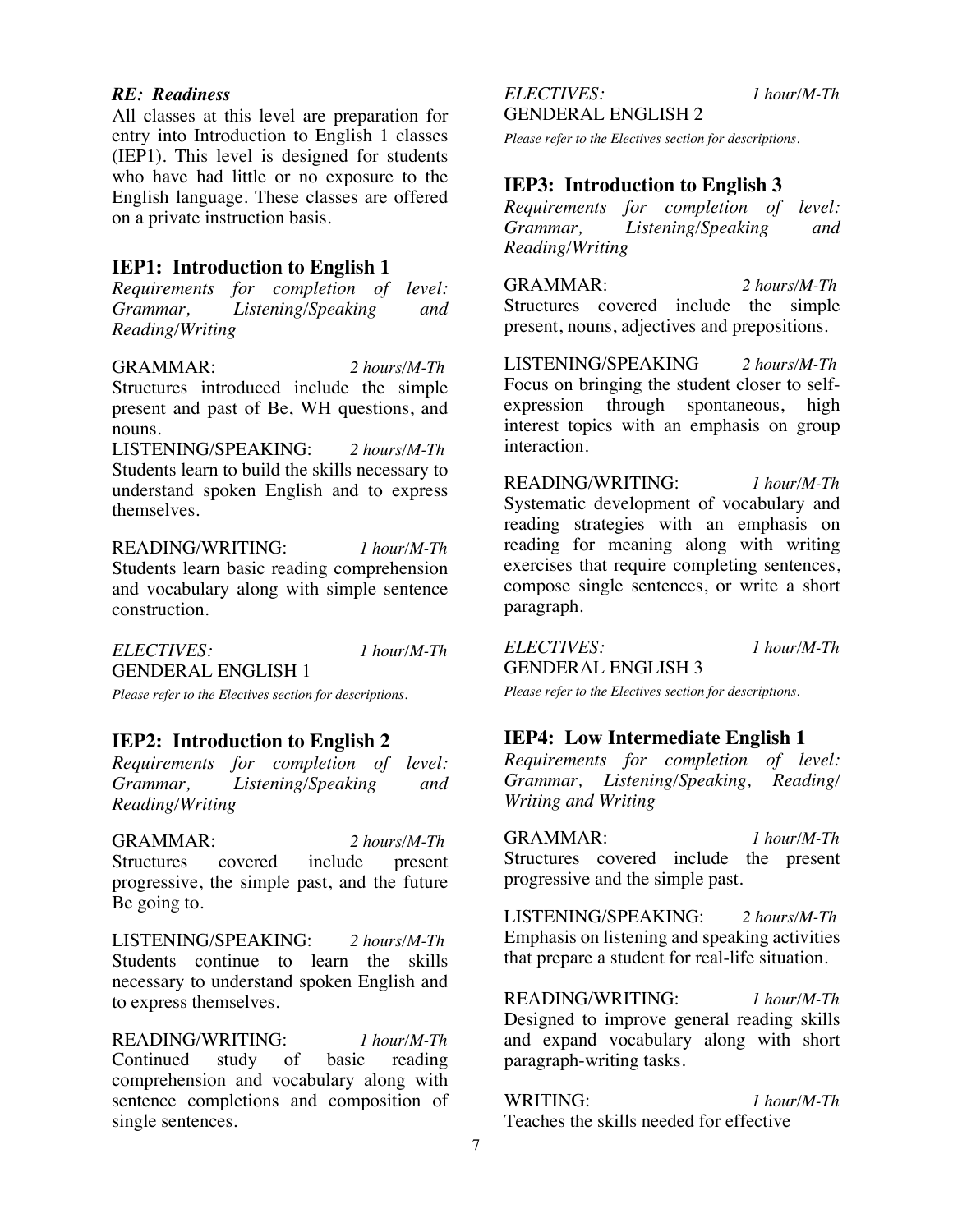writing such as identifying parts of a paragraph and constructing a well-organized paragraph.

*ELECTIVES: 1 hour/M-Th*

PRONUNCIATION 1 GENERAL ENGLISH 4

*Please refer to the Electives section for descriptions.*

### **IEP5: Low Intermediate English 2**

*Requirements for completion of level: Grammar, Listening/Speaking, Reading/ Writing and Writing*

GRAMMAR: *1 hour/M-Th* Structures covered include the future tense and quantifiers.

LISTENING/SPEAKING: *2 hours/M-Th* Emphasis on improving conversation skills by focusing on self-expression.

READING/WRITING: *1 hour/M-Th* Designed to improve general reading skills and expand vocabulary along with short paragraph-writing tasks.

WRITING: *1 hour/M-Th* Focus on skills needed for effective Academic writing such as constructing wellorganized paragraphs, adding support and using signal words.

*ELECTIVES: 1 hour/M-Th*

PRONUNCIATION 1 GENERAL ENGLISH 5

*Please refer to the Electives section for descriptions.*

### **IEP6: Low Intermediate English 3**

*Requirements for completion of level: Grammar, Listening/Speaking, Reading/ Writing and Writing*

GRAMMAR: *1 hour/M-Th* Structure covered include advice and necessity modals, comparisons, and superlatives.

LISTENING/SPEAKING: *2 hours/M-Th* Students improve speaking skills by focusing on content.

READING/WRITING: *1 hour/M-Th* Designed to improve general reading skills and expand vocabulary along with short paragraph-writing tasks.

WRITING: *1 hour/M-Th* Introduction to academic writing styles and the structures of formal written English.

*ELECTIVES: 1 hour/M-Th*

PRONUNCIATION 1 GENERAL ENGLISH 6

*Please refer to the Electives section for descriptions.*

### **IEP7: Intermediate English 1**

*Requirements for College Track completion of level: Grammar, Listening/Speaking, Reading, Writing, and University Success* 

GRAMMAR: *1 hour/M-Th* Structure covered include present, past, and future tense.

LISTENING/SPEAKING: *2 hours/M-Th* Students learn communication strategies to share their opinions in discussions, present information, and find solutions to problems.

READING: *1 hour/M-Th* Develop academic reading skills with an emphasis on reading for meaning, skimming and scanning. Material focuses on high interest reading on academic subjects.

WRITING: *1 hour/M-Th*

Continue to practice using a variety of academic writing styles and the structures of formal written English.

### UNIVERSITY SUCCESS:

ORAL COMMUNICATION *1 hour/M-Th* Designed to prepare students for mainstream academic environments with an emphasis on communication skills.

UNIVERSITY SUCCESS:

WRITING *3 hours/Fridays* Designed to prepare students for mainstream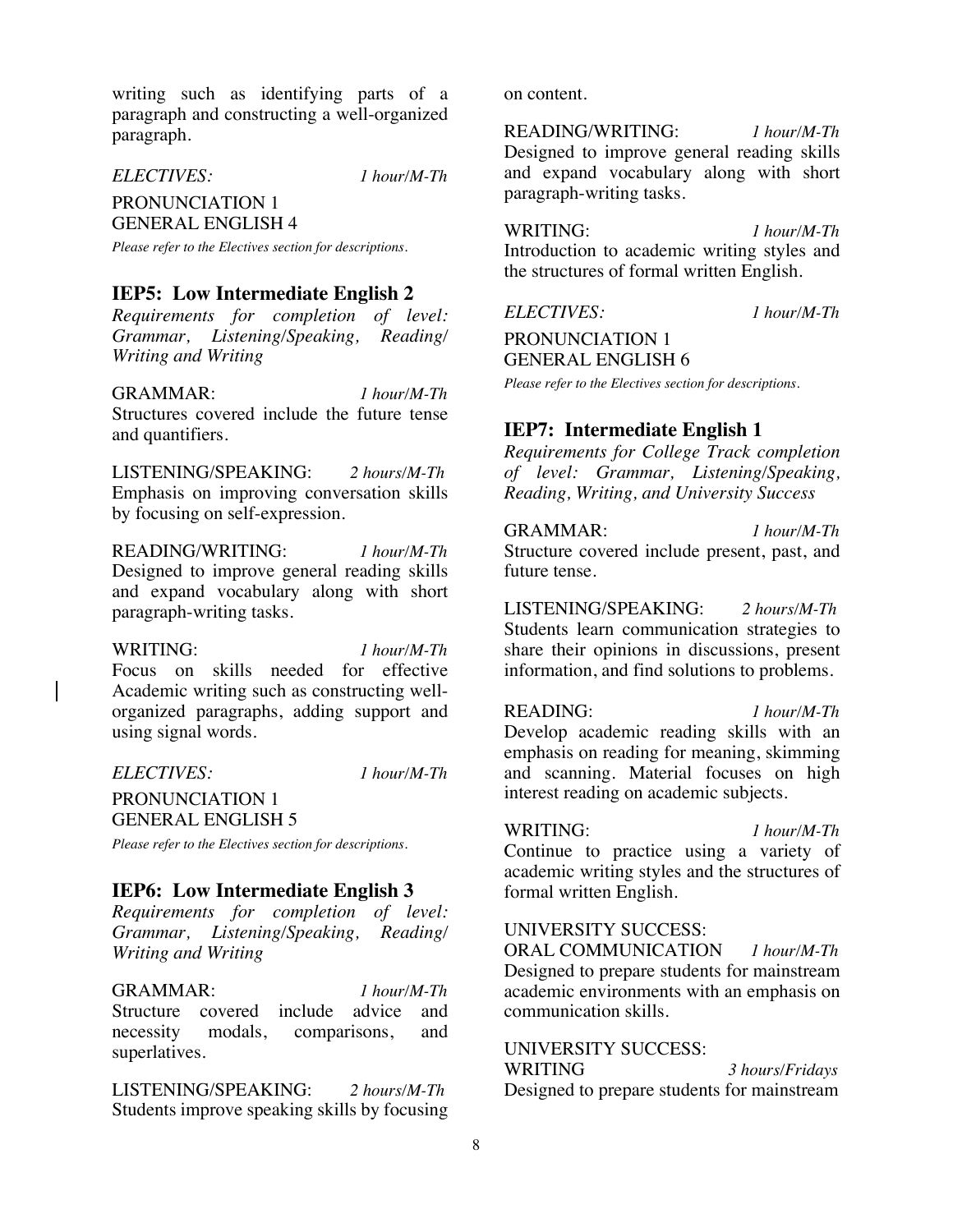academic environments with an emphasis on writing skills.

### *ELECTIVES: 1 hour/M-Th*

AMERICAN IDIOMS 1 AMERICAN IDIOMS 2 BUSINESS CONVERSATION 1 BUSINESS CONVERSATION 2 PRONUNCIATION 2 TOEFL iBT LISTENING TOEFL iBT READING TOEFL iBT SPEAKING TOEFL iBT WRITING GENERAL ENGLISH 7

*Please refer to the Electives section for descriptions.*

### **IEP8: Intermediate English 2**

*Requirements for College Track completion of level: Grammar, Listening/Speaking, Listening Comp., Reading, Writing, and University Success*

### GRAMMAR: *1 hour/M-Th*

Structure covered include the present perfect and ability, possibility and permission modals.

LISTENING/SPEAKING: *2 hours/M-Th* Students learn communication strategies to share their opinions in discussions, present information, and find solutions to problems.

#### READING: *1 hour/M-Th*

Continue to develop academic reading skills with an emphasis on reading for meaning, skimming and scanning. Material focuses on high interest reading on academic subjects.

WRITING: *1 hour/M-Th* Focuses on techniques and formats important to college-level academic writing. Students learn how to compose, critique, edit and revise their work.

### UNIVERSITY SUCCESS:

ORAL COMMUNICATION *1 hour/M-Th* Designed to prepare students for mainstream academic environments with an emphasis on communication skills.

### UNIVERSITY SUCCESS:

WRITING *3 hours/Fridays* Designed to prepare students for mainstream academic environments with an emphasis on writing skills.

#### *ELECTIVES: 1 hour/M-Th*

AMERICAN IDIOMS 1 AMERICAN IDIOMS 2 BUSINESS CONVERSATION 1 BUSINESS CONVERSATION 2 LISTENING/SPEAKING 8 PRONUNCIATION 2 TOEFL iBT LISTENING TOEFL iBT READING TOEFL iBT SPEAKING TOEFL iBT WRITING VOCABULARY 1 GENERAL ENGLISH 8

*Please refer to the Electives section for descriptions.*

### **IEP9: Intermediate English 3**

*Requirements for College Track completion of level: Grammar, Listening/Speaking, Listening Comp., Reading, Writing, and University Success*

GRAMMAR: *1 hour/M-Th* Structure covered include requests and advice modals, nouns, quantifiers and articles.

LISTENING/SPEAKING: *2 hours/M-Th* Students learn communication strategies to share their opinions in discussions, present information, and find solutions to problems.

READING: *1 hour/M-Th*

Continue to develop academic reading skills with an emphasis on reading for meaning, skimming and scanning. Material focuses on high interest reading on academic subjects.

#### WRITING:*1 hour/M-Th*

Continued focus on techniques and formats important to college-level academic writing. Students will be able to write various types of paragraphs.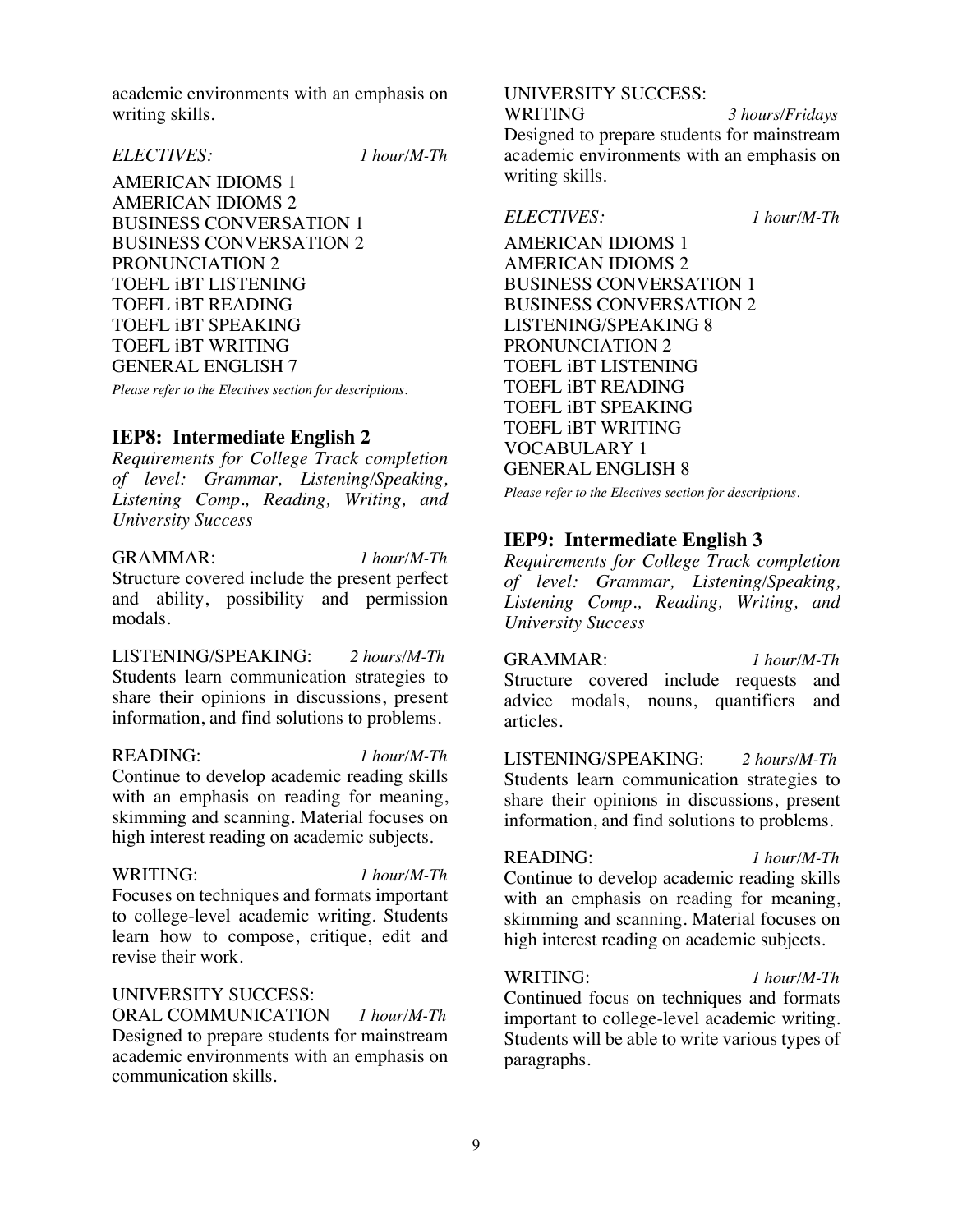### UNIVERSITY SUCCESS:

ORAL COMMUNICATION *1 hour/M-Th* Designed to prepare students for mainstream academic environments with an emphasis on communication skills.

#### UNIVERSITY SUCCESS:

WRITING *3 hours/Fridays*

Designed to prepare students for mainstream academic environments with an emphasis on writing skills.

### *ELECTIVES: 1 hour/M-Th*

AMERICAN IDIOMS 3 AMERICAN IDIOMS 4 ADVANCED BUSINESS ENGLISH 1 ADVANCED BUSINESS ENGLISH 2 CULTURALLY SPEAKING 1 CULTURALLY SPEAKING 2 CURRENT EVENTS LISTENING/SPEAKING 8 LISTENING/SPEAKING 9 PRONUNCIATION 2 SPEECH 1 SPEECH 2 TOEFL iBT LISTENING TOEFL iBT READING TOEFL iBT SPEAKING TOEFL iBT WRITING VOCABULARY 1 VOCABULARY 2 GENERAL ENGLISH 9

*Please refer to the Electives section for descriptions.*

### **IEP10: High Intermediate English 1**

*Requirements for College Track completion of level: Grammar, Listening/Speaking, Listening Comp., Reading, Writing, and University Success*

### GRAMMAR: *1 hour/M-Th*

Structures covered include superlatives, gerunds and infinitives.

LISTENING/SPEAKING: *2 hours/M-Th* Students learn communication strategies to share their opinions in discussions, present information, and find solutions to problems.

READING: *1 hour/M-Th* Continue to develop academic reading skills

with an emphasis on reading for meaning, skimming and scanning. Material focuses on high interest reading on academic subjects.

#### WRITING:*1 hour/M-Th*

Continued focus on college-level academic writing. Students will be able to write various types of paragraphs and peer review the writings of others.

### UNIVERSITY SUCCESS:

ORAL COMMUNICATION *1 hour/M-Th* Designed to prepare students for mainstream academic environments with an emphasis on communication skills.

### UNIVERSITY SUCCESS:

WRITING *3 hours/Fridays* Designed to prepare students for mainstream academic environments with an emphasis on writing skills.

*ELECTIVES: 1 hour/M-Th*

AMERICAN IDIOMS 3 AMERICAN IDIOMS 4 ADVANCED BUSINESS ENGLISH 1 ADVANCED BUSINESS ENGLISH 2 CULTURALLY SPEAKING 1 CULTURALLY SPEAKING 2 CURRENT EVENTS LISTENING/SPEAKING 8 LISTENING/SPEAKING 9 PRONUNCIATION 2 SPEECH 1 SPEECH 2 TOEFL iBT LISTENING TOEFL iBT READING TOEFL iBT SPEAKING TOEFL iBT WRITING VOCABULARY 1 VOCABULARY 2 GENERAL ENGLISH 10

*Please refer to the Electives section for descriptions.*

### **IEP11: High Intermediate English 2**

*Requirements for College Track completion of level: Grammar, Critical Thinking 1 and Reading, Writing and University Success*

GRAMMAR: *1 hour/M-Th* Structures covered include reflexive and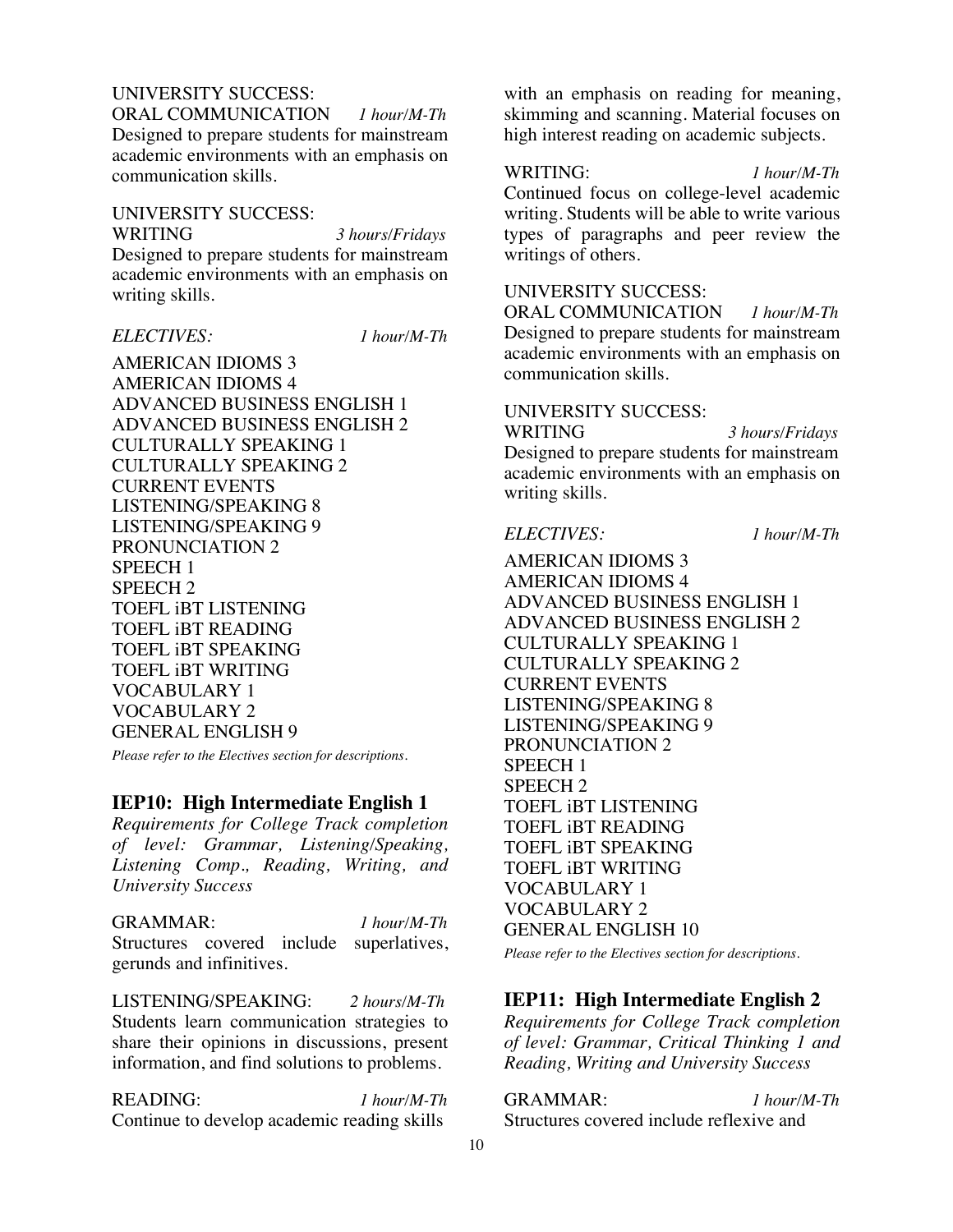reciprocal pronouns, phrasal verbs and modals.

CRITICAL THINKING 1: *2 hours/M-Th* College level, integrated skills approach. Students analyze an argument, distinguish biased from objective texts and express their own opinions on a variety of topics.

READING: *1 hour/M-Th* Continue to develop academic reading skills with an emphasis on reading for meaning, skimming and scanning. Material focuses on high interest reading on academic subjects.

#### WRITING: *1 hour/M-Th*

Continued focus on college-level academic writing. Students will be able to write various types of paragraphs and peer review the writings of others.

### UNIVERSITY SUCCESS:

ORAL COMMUNICATION *1 hour/M-Th* Designed to prepare students for mainstream academic environments with an emphasis on communication skills.

### UNIVERSITY SUCCESS:

WRITING *3 hours/Fridays*

Designed to prepare students for mainstream academic environments with an emphasis on writing skills.

*ELECTIVES: 1 hour/M-Th*

AMERICAN IDIOMS 3 AMERICAN IDIOMS 4 ADVANCED BUSINESS ENGLISH 1 ADVANCED BUSINESS ENGLISH 2 CULTURALLY SPEAKING 1 CULTURALLY SPEAKING 2 CURRENT EVENTS LISTENING/SPEAKING 8 LISTENING/SPEAKING 9 PRONUNCIATION 2 SPEECH 1 SPEECH 2 TOEFL iBT LISTENING TOEFL iBT READING TOEFL iBT SPEAKING TOEFL iBT WRITING VOCABULARY 1 VOCABULARY 2

#### GENERAL ENGLISH 11

*Please refer to the Electives section for descriptions.*

### **IEP12: High Intermediate English 3**

*Requirements for completion of level: Grammar, Critical Thinking 1 and Reading, Writing and University Success*

GRAMMAR: *1 hour/M-Th* Structures covered include the passive, conditional sentences and indirect speech.

CRITICAL THINKING 2: *2 hours/M-Th* Continued development of critical thinking skills. Students analyze an argument, distinguish between and respond to various opinions on a variety of topics.

### READING: *1 hour/M-Th*

Continue to develop academic reading skills with an emphasis on reading for meaning, skimming and scanning. Material focuses on high interest reading on academic subjects.

#### WRITING: *1 hour/M-Th*

of others.

Continued focus on college-level academic writing. Students will be able to write various types of essays and peer review the writings

#### UNIVERSITY SUCCESS:

ORAL COMMUNICATION *1 hour/M-Th* Designed to prepare students for mainstream academic environments with an emphasis on communication skills.

#### UNIVERSITY SUCCESS:

WRITING *3 hours/Fridays* Designed to prepare students for mainstream academic environments with an emphasis on writing skills.

#### *ELECTIVES: 1 hours/M-Th*

AMERICAN IDIOMS 3 AMERICAN IDIOMS 4 ADVANCED BUSINESS ENGLISH 1 ADVANCED BUSINESS ENGLISH 2 CULTURALLY SPEAKING 1 CULTURALLY SPEAKING 2 CURRENT EVENTS LISTENING/SPEAKING 8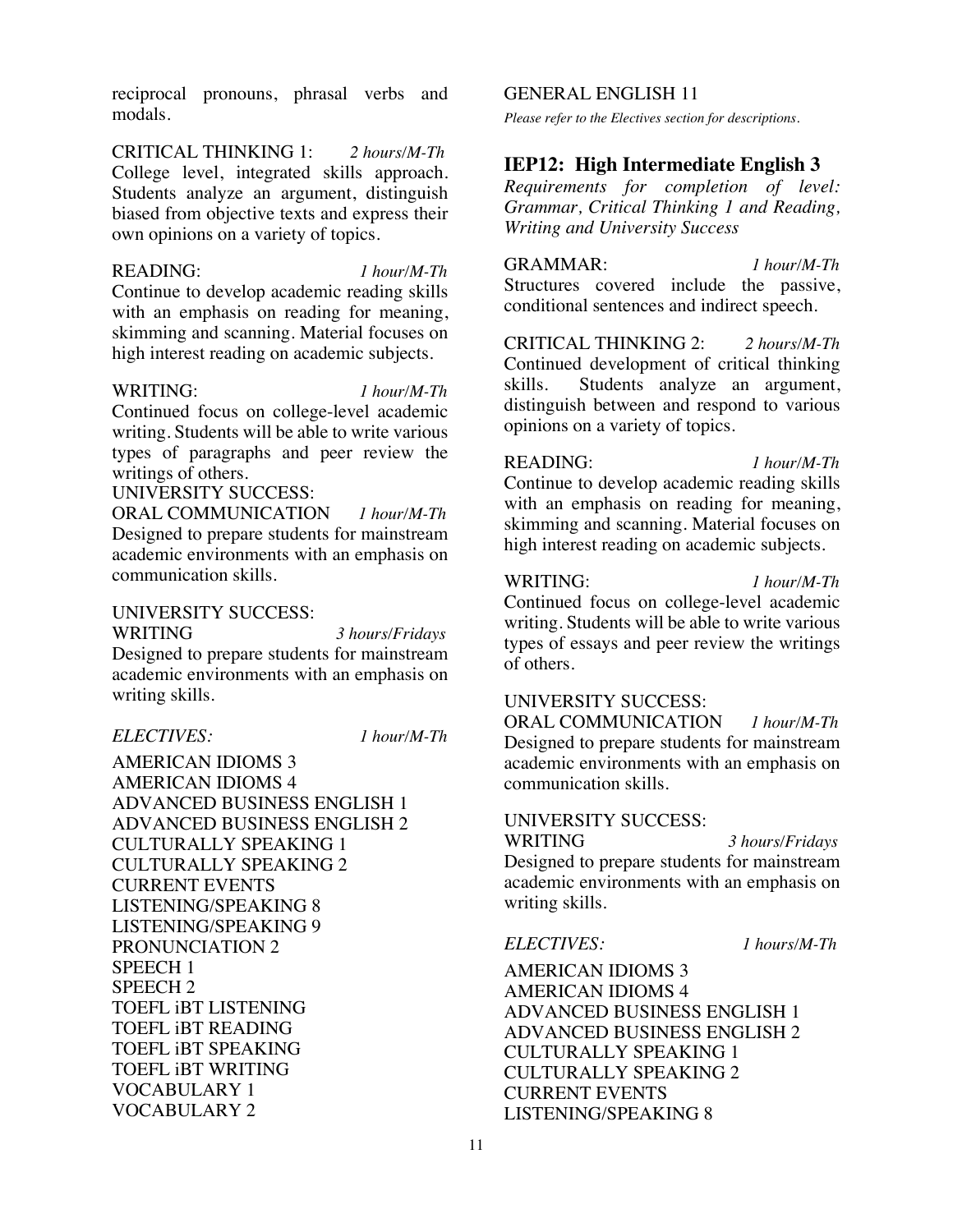LISTENING/SPEAKING 9 PRONUNCIATION 2 SPEECH 1 SPEECH 2 TOEFL iBT LISTENING TOEFL iBT READING TOEFL iBT SPEAKING

TOEFL iBT WRITING VOCABULARY 1 VOCABULARY 2 GENERAL ENGLISH 12

*Please refer to the Electives section for descriptions.*

### **ELECTIVES**

*Please see the Director regarding the availability of a course.*

### **Business Courses**

**Advanced Business English 1:** Focus on effective communications in international business situations. Skills learned include using culturally appropriate negotiating strategies and leading and participating in effective business meetings.

**Open to IEP levels: 9, 10, 11, 12**

**Advanced Business English 2:** Continued focus on effective communications in international business situations. Skills learned include using culturally appropriate negotiating strategies and leading and participating in effective business meetings.

### **Open to IEP levels: 9, 10, 11, 12**

**Business Conversation 1 (Intermediate):** Focus on developing business skills such as taking part in meetings, telephoning, and socializing. **Open to IEP levels: 7, 8** 

**Business Conversation 2 (Intermediate):** Focus on developing presentation and<br>negotiation skills. Open to IEP levels: 7,8 **Open to IEP levels: 7, 8** 

### **Conversation Courses**

**American Idioms 1**: Students learn frequently

used phrasal American idioms with an emphasis on speaking, listening and writing. **Open to IEP levels: 7, 8**

**American Idioms 2**: Students learn frequently used phrasal American idioms with an emphasis on speaking, listening and writing. **Open to IEP levels: 7, 8** 

**American Idioms 3**: Teaches students to recognize and produce frequently used American idioms with an emphasis on improving pronunciation, listening and speaking skills.

### **Open to IEP levels: 9, 10, 11, 12**

**American Idioms 4**: Teaches students to recognize and produce frequently used American idioms with an emphasis on improving pronunciation, listening and speaking skills.

### **Open to IEP levels: 9, 10, 11, 12**

**Culturally Speaking 1:** Students share and compare their own cultural thoughts and traditions with contemporary American customs and everyday situations.

### **Open to IEP levels: 9, 10, 11, 12**

**Culturally Speaking 2:** Students continue to share and compare their own cultural thoughts and traditions with contemporary American customs and different everyday situations. **Open to IEP levels: 9, 10, 11, 12**

**Current Events:** An exploration of current issues in the news. Students will learn to express supporting and opposing opinions and lead a discussion.

### **Open to IEP levels: 9, 10, 11, 12**

**Consider the Issues 1:** Students will develop listening, discussion, presentation, and critical thinking skills and be able to express their own opinions on complex issues.

### **Open to IEP levels: 8, 9, 10, 11, 12**

**Consider the Issues 2:** Students continue to develop listening, discussion, presentation,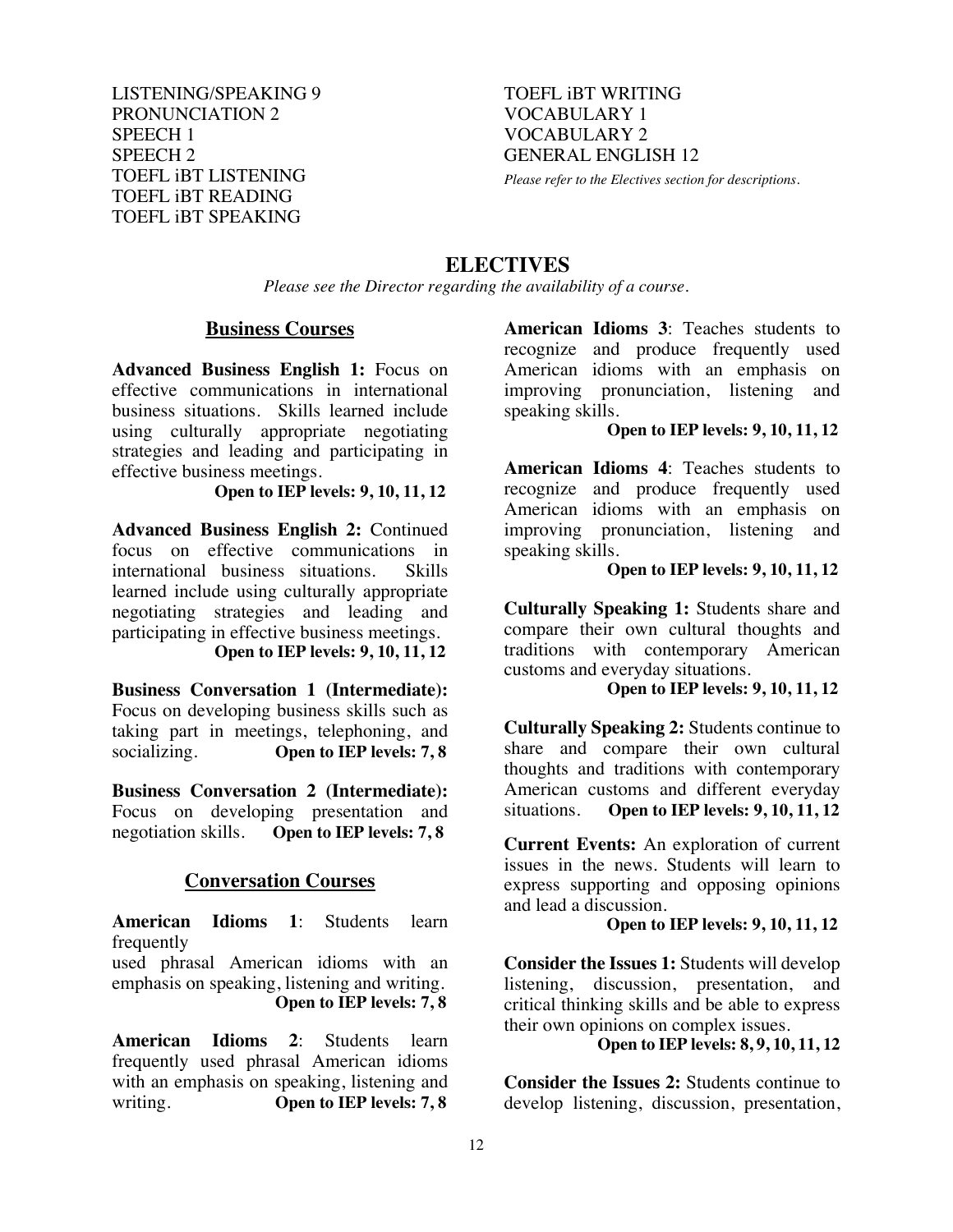and critical thinking skills and to express their own opinions on complex issues.

 **Open to IEP levels: 9, 10, 11, 12**

**Speech 1 Advanced Communication Skills**: Emphasis on developing strategies for making effective presentations.

 **Open to IEP levels: 9, 10, 11, 12**

**Speech 2 Advanced Communication Skills:** Students further develop strategies for making effective presentations and continue study of speech techniques.

**Open to IEP levels: 9, 10, 11, 12**

**Speech 3 Advanced Communication Skills:** Students further develop strategies for making effective presentations and continue study of speech techniques.

**Open to IEP levels: 9, 10, 11, 12**

### **Pronunciation Courses**

**Pronunciation 1A:** High beginning and low intermediate students are introduced to the International Phonetic Alphabet (IPA). They learn to speak more clearly and accurately with an emphasis on vowels and consonants **Open to IEP levels: 4, 5, 6**

**Pronunciation 1B:** Students continue to learn to speak more clearly and accurately with an emphasis on sound, stress, rhythm, and intonation. **Open to IEP levels: 4, 5, 6**

**Pronunciation 2A:** Intermediate and advanced students are introduced to the International Phonetic Alphabet (IPA). They learn to speak more clearly and accurately with an emphasis on vowels and consonants **Open to IEP levels: 7, 8, 9, 10, 11, 12**

**Pronunciation 2B:** Students continue to learn to speak more clearly and accurately with an emphasis on sound, stress, rhythm, and intonation.

**Open to IEP levels: 7, 8, 9, 10, 11, 12**

### **TOEFL Courses**

**TOEFL iBT Listening:** Strategies for improving the test score such as identifying the main idea and detailed information and the speaker's attitude toward a particular topic. Practice tests are also given.

### **Open to IEP levels: 9, 10, 11, 12**

**TOEFL iBT Reading:** Strategies for improving the test score such as understanding vocabulary from context, recognizing referents, and simplifying

meanings of sentences. Practice test are also given.

### **Open to IEP levels: 9, 10, 11, 12**

**TOEFL iBT Speaking:** Students improve their score by learning strategies to plan and respond to a question. Practice tests are also given. **Open to IEP levels: 9, 10, 11, 12**

**TOEFL iBT Writing:** Students improve their score by learning strategies to write a unified essay and correct their errors. Practice tests are also given.

**Open to IEP levels: 9, 10, 11, 12**

### **Vocabulary**

**Vocabulary 1:** Students learn general and academic vocabulary through a variety of thematic readings and interactive exercises.

 **Open to IEP levels: 8, 9, 10, 11, 12**

**Vocabulary 2:** Further expansion of academic vocabulary. The student will be able to identify prefixes, roots and suffixes as well as discover the meaning of new words via context clues.

 **Open to IEP levels: 8, 9, 10, 11, 12**

### **General English**

**General English 1:** Students develop the spoken and written language they need to communicate in their personal, academic, and work lives. In each lesson, students build collaborative and critical thinking skills needed in the 21st century.

**Open to IEP levels: 1**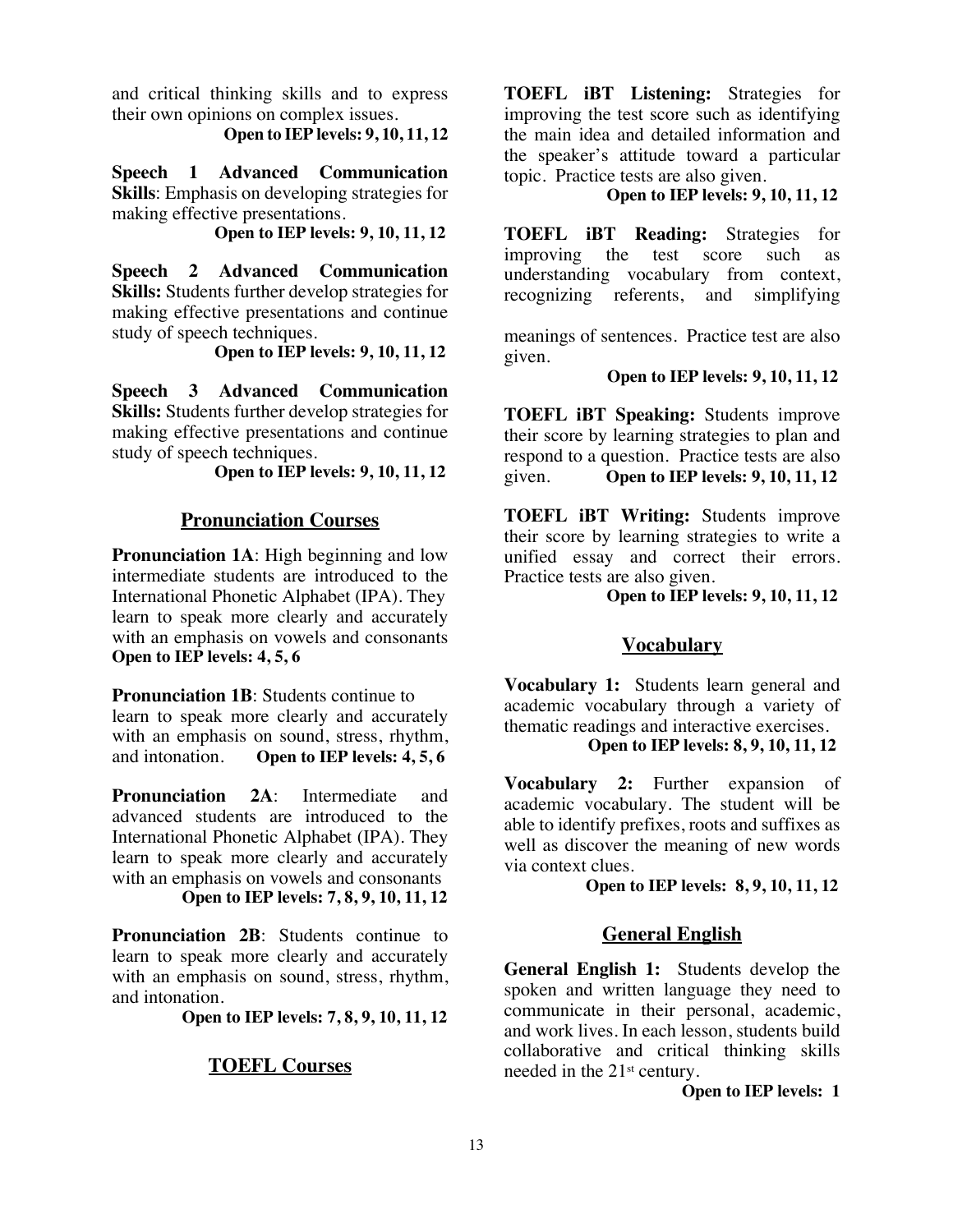**General English 2:** Students develop the spoken and written language they need to communicate in their personal, academic, and work lives. In each lesson, students build collaborative and critical thinking skills needed in the 21st century.

### **Open to IEP levels: 2**

**General English 3:** Students develop the spoken and written language they need to communicate in their personal, academic, and work lives. In each lesson, students build collaborative and critical thinking skills needed in the 21st century.

### **Open to IEP levels: 3**

**General English 4:** Students develop the spoken and written language they need to communicate in their personal, academic, and work lives. In each lesson, students build collaborative and critical thinking skills needed in the 21st century.

**Open to IEP levels: 4 General English 5:** Students develop the spoken and written language they need to communicate in their personal, academic, and work lives. In each lesson, students build collaborative and critical thinking skills needed in the 21st century.

### **Open to IEP levels: 5**

**General English 6:** Students develop the spoken and written language they need to communicate in their personal, academic, and work lives. In each lesson, students build collaborative and critical thinking skills needed in the 21st century.

### **Open to IEP levels: 6**

**General English 7:** Students develop the spoken and written language they need to communicate in their personal, academic, and work lives. In each lesson, students build collaborative and critical thinking skills needed in the 21st century.

### **Open to IEP levels: 7**

**General English 8:** Students develop the spoken and written language they need to communicate in their personal, academic, and work lives. In each lesson, students build collaborative and critical thinking skills needed in the 21st century.

### **Open to IEP levels: 8**

**General English 9:** Students develop the spoken and written language they need to communicate in their personal, academic, and work lives. In each lesson, students build collaborative and critical thinking skills needed in the 21st century.

### **Open to IEP levels: 9**

**General English 10:** Students develop the spoken and written language they need to communicate in their personal, academic, and work lives. In each lesson, students build collaborative and critical thinking skills needed in the 21st century.

### **Open to IEP levels: 10**

**General English 11:** Students develop the spoken and written language they need to communicate in their personal, academic, and work lives. In each lesson, students build collaborative and critical thinking skills needed in the 21st century.

### **Open to IEP levels: 11**

**General English 12:** Students develop the spoken and written language they need to communicate in their personal, academic, and work lives. In each lesson, students build collaborative and critical thinking skills needed in the  $21<sup>st</sup>$  century.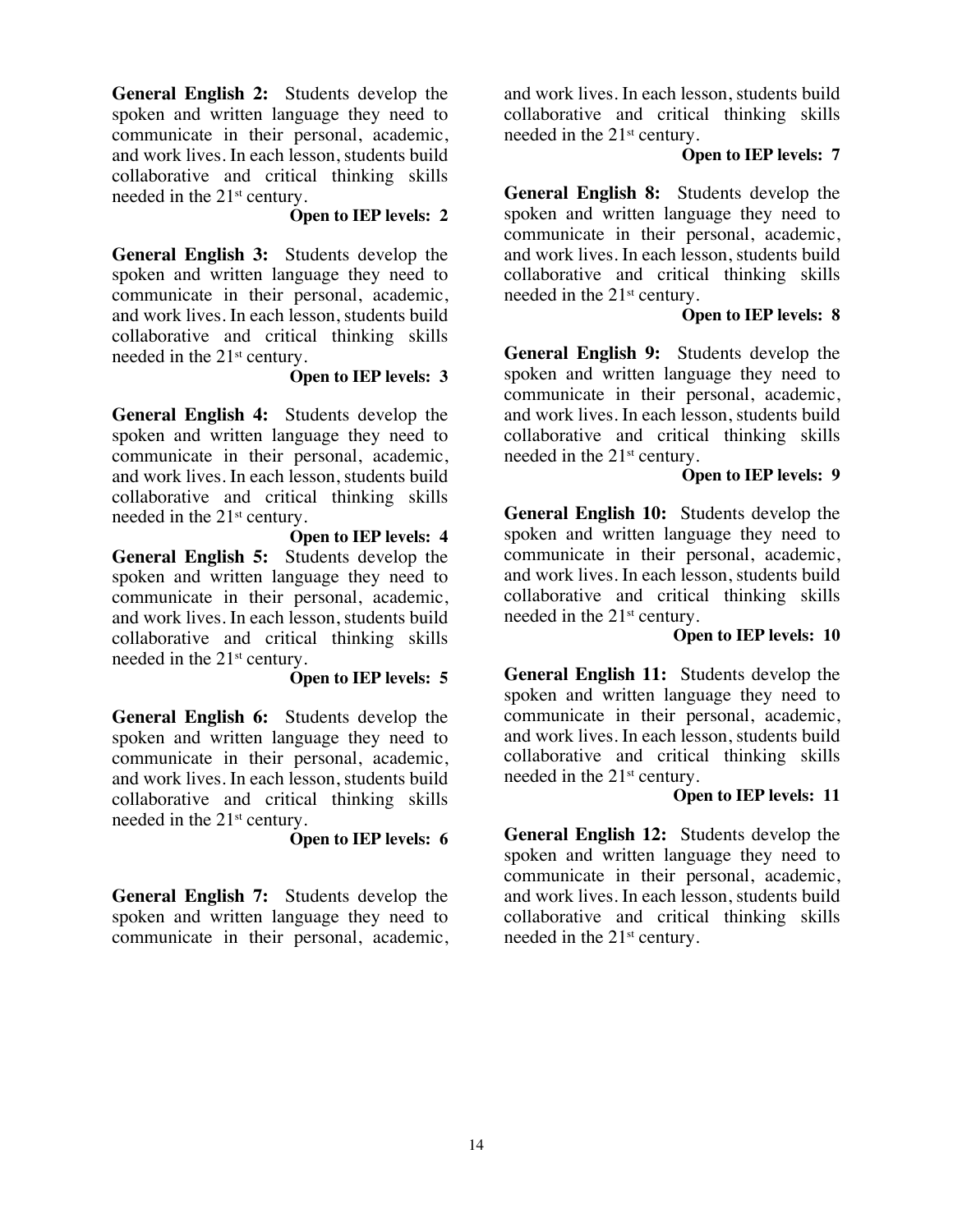### **GGC POLICIES AND PROCEDURES**

This section contains important information, policies and procedures that will help guide you through school. We have divided the information into sections: *Before Starting Classes, While Attending School, Leaving the School and Other Information.*

The staff and instructors are always here to help you. If you have any questions, please ask one of us.

### *BEFORE STARTING CLASSES*

### *MATERIALS*

You should have a notebook or a three-ring binder with college-ruled paper and several dividers, as well as pens, pencils and erasers.

#### *OBTAINING YOUR CLASS SCHEDULE*

When you register for classes, the Administrative Assistant at the front office will tell you the day and time to pick up your schedule, buy your books, and pay for your classes. If you pick up your schedule on the first day of class, go to the lobby area. If you have any questions regarding your schedule, please speak to the Director immediately.

### *BOOKS*

Books are sold at the same time you receive your schedule. Most of our books are consumable; that is, you will need to write in them. If you want to sell your books back to the school at the end of the session, please make sure that they are clean and in good condition, and there are no visible answers or notes in them. GGC will buy back only those books that are still used in the school's curriculum. For more information, please refer to *SELL YOUR BOOKS* in the **Leaving the School** section of this booklet.

### *SCHEDULE of TOTAL CHARGES*

Charges and Tuition payments (initial and subsequent Periods of Financial Obligation or Enrollment Periods) are due and payable on or before the first day of class. You can pay for your classes when you pick up your schedule.

### **Tuition Payment**

*2 Sessions (8 weeks/20 hours per week)*

| Registration Fee (one-time)* | \$100.00   |
|------------------------------|------------|
| Tuition (General Track)      | \$2,800.00 |
| STRF*                        | \$7.50     |
| Textbooks (avg.)             | \$250.00   |
|                              | \$3157.50  |

### *Entire Program*

### **Intensive English Program Full Time**

12 sessions (48 weeks/27 hours per week): Registration Fee (one-time)\* \$100.00 Tuition (College Track) \$21,000.00 STRF\* \$50.00 Textbooks (avg.)  $$1,800.00$ \$22,950.00

# **Intensive English Program Part Time**

| 12 sessions (48 weeks/16 hours per week): |             |
|-------------------------------------------|-------------|
| Registration Fee (one-time)*              | \$100.00    |
| Tuition (4 Classes/day)                   | \$13,500.00 |
| STRF*                                     | \$35.00     |
| Textbooks (avg.)                          | \$1,200.00  |
|                                           | \$14,835.00 |

### **Private Program**

10 hours (Minimum Enrollment):

| Registration Fee (one-time)* | \$100 |
|------------------------------|-------|
| Tuition (10 hours)           | \$700 |
| STRF*                        | \$0   |
| Textbooks (avg.)             | \$100 |
|                              | \$900 |
| <b>Other Charge</b>          |       |
| Check Bounce Fee*            | \$35  |
| Late Fee*                    | \$10  |
|                              | \$125 |
| * Nonrefundable              |       |

*Prices are subject to change without notice*

● The Registration Fee (as application fee) is one-time nonrefundable.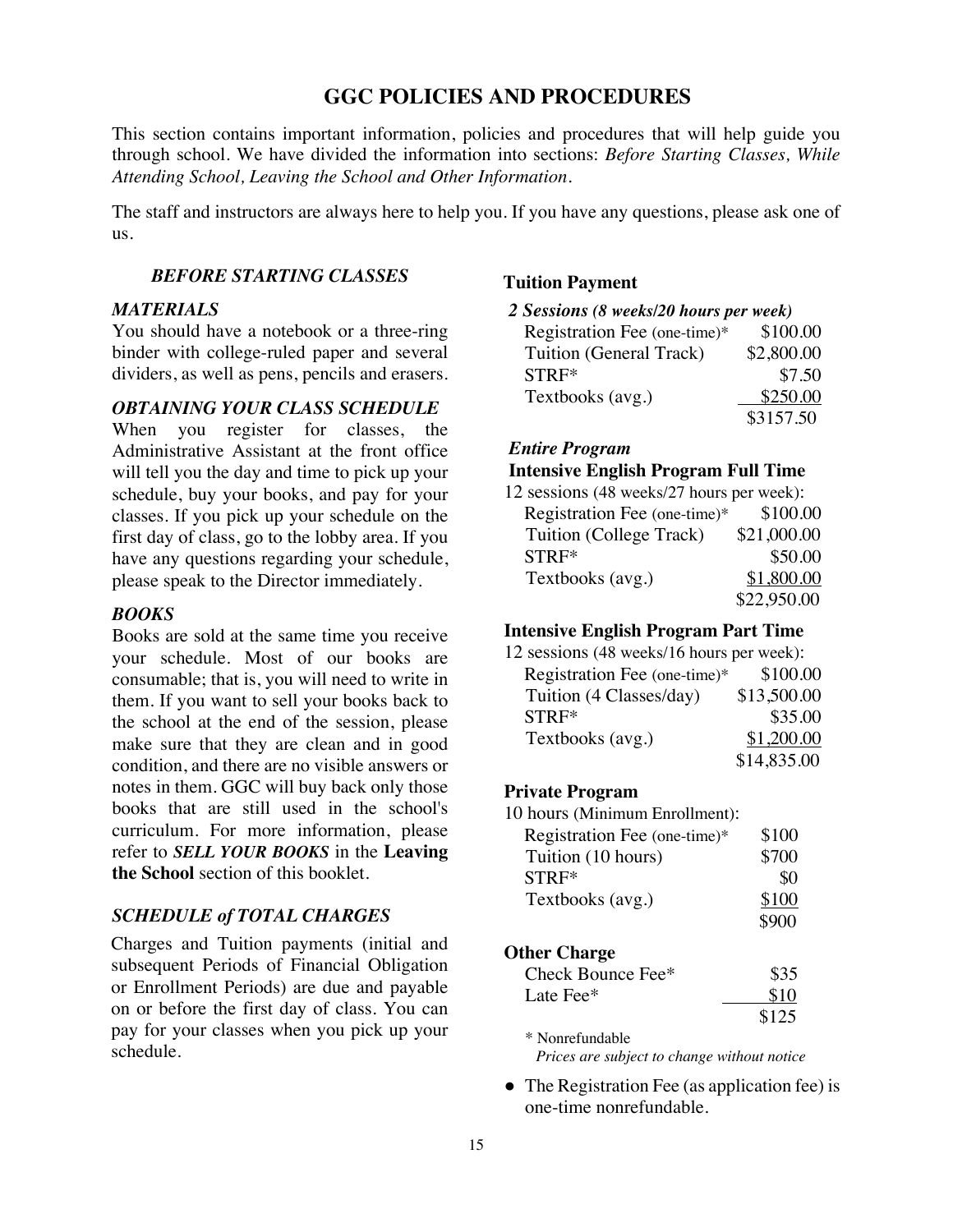- The Placement Test Fee is nonrefundable once the test code is generated.
- The California Student Tuition Recovery Fund (STRF) is nonrefundable.
- Textbooks and material fees are nonrefundable.
- There is a late fee of \$10 for any balance outstanding by the end of the first day of class.
- There is a \$35 fee for any check returned by the bank.
- Students are expected to attend continuously for the contracted period of enrollment. No tuition credit is given for days missed for any reason. Any special circumstances will require written preapproval from the Director.

Tuition includes the assessment for the Student Tuition Recovery Fund, CEC §94909(a)(14), CCR §76215(a) and CCR §76215(b). The State of California established the Student Tuition Recovery Fund (STRF) to relieve or mitigate economic loss suffered by a student in an educational program at a qualifying institution, who is or was a California resident while enrolled or was enrolled in a residency program, if the student enrolled in the institution, prepaid tuition, and suffered an economic loss. Unless relieved of the obligation to do so, you must pay the state-imposed assessment for the STRF, or it must be paid on your behalf, if you are a student in an educational program, who is a California resident, or are enrolled in a residency program, and prepay all or part of your tuition.

You are not eligible for protection from the STRF and you are not required to pay the STRF assessment, if you are not a California resident, or are not enrolled in a residency program.

It is important that you keep copies of your enrollment agreement, financial aid documents, receipts, or any other information that documents the amount paid to the school. Questions regarding the STRF may be directed to the Bureau for Private

Postsecondary Education, 1747 North Market, Suite 225, Sacramento, CA 95834, (916) 431-6959 or (888) 370-7589.

To be eligible for STRF, you must be a California resident or are enrolled in a residency program, prepaid tuition, paid or deemed to have paid the STRF assessment, and suffered an economic loss as a result of any of the following:

- 1. The institution, a location of the institution, or an educational program offered by the institution was closed or discontinued, and you did not choose to participate in a teach-out plan approved by the Bureau or did not complete a chosen teach-out plan approved by the Bureau.
- 2. You were enrolled at an institution or location of the institution within the 120 day period before the closure of the institution or location of the institution or were enrolled in an educational program within the 120-day period before the program was discontinued.
- 3. You were enrolled at an institution or a location of the institution more than 120 days before the closure of the institution or location of the institution, in an educational program offered by the institution as to which the Bureau determined there was a significant decline in the quality or value of the program more than 120 days before closure.
- 4. The institution has been ordered to pay a refund by the Bureau but has failed to do so.
- 5. The institution has failed to pay or reimburse loan proceeds under a federal student loan program as required by law or has failed to pay or reimburse proceeds received by the institution in excess of tuition and other costs.
- 6. You have been awarded restitution, a refund, or other monetary award by an arbitrator or court, based on a violation of this chapter by an institution or representative of an institution, but have been unable to collect the award from the institution.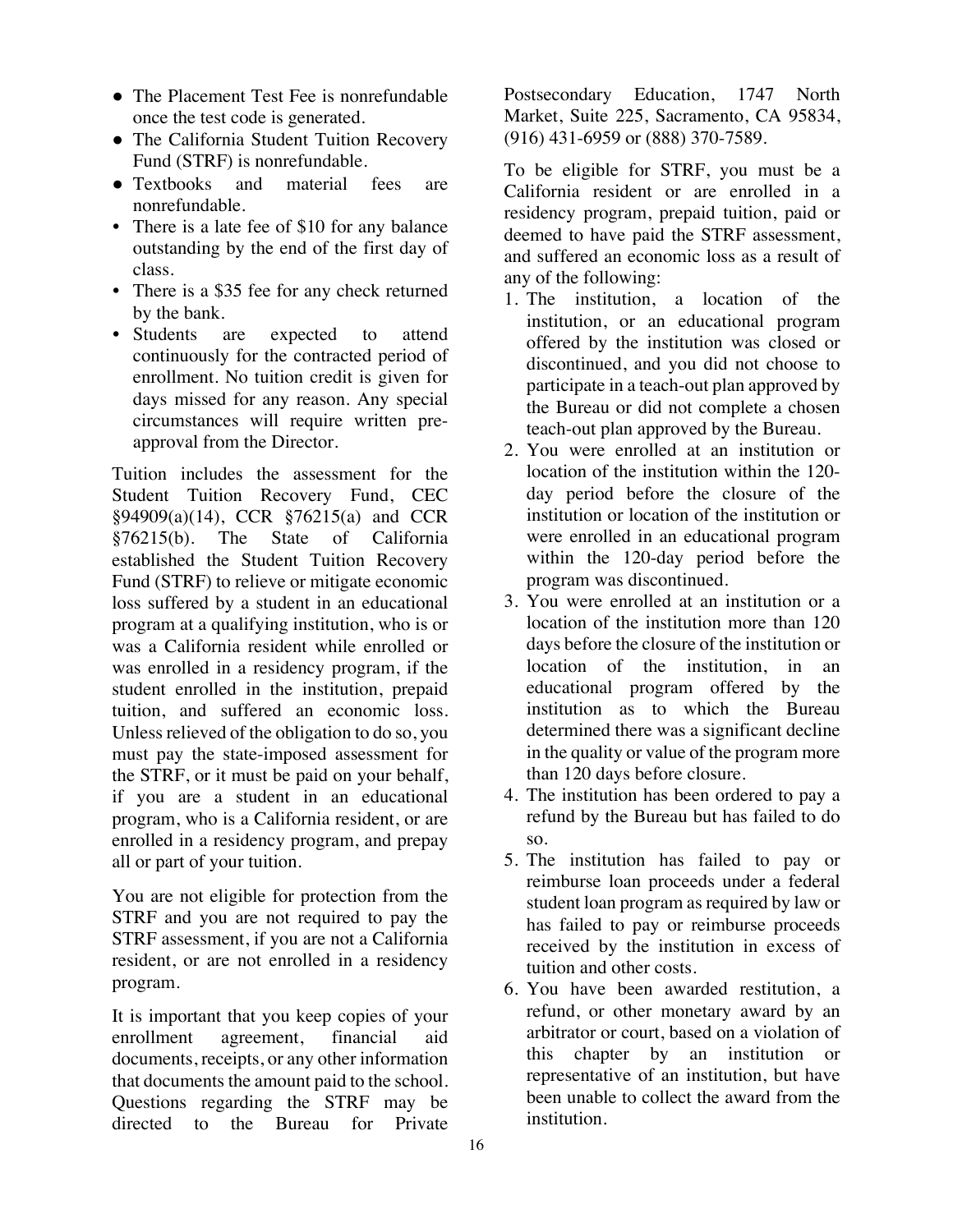7. You sought legal counsel that resulted in the cancellation of one or more of your student loans and have an invoice for services rendered and evidence of the cancellation of the student loan or loans.

To qualify for STRF reimbursement, the application must be received within four (4) years from the date of the action or event that made the student eligible for recovery from STRF.

A student whose loan is revived by a loan holder or debt collector after a period of non-collection may, at any time, file a written application for recovery from STRF for the debt that would have otherwise been eligible for recovery. If it has been more than four (4) years since the action or event that made the student eligible, that student must have filed a written application for recovery within the original four (4) year period, unless the period has been extended by another act of law. However, no claim can be paid to any student without a social security number or a taxpayer identification number.

### *WHILE ATTENDING SCHOOL*

#### *STUDENT ORIENTATION*

All new I-20 students must attend an Orientation Meeting held the first week of each new session. Information about F-1 status, Health Insurance, Social Security and other important information are given. Attendance is required for I-20 students.

### *SCHEDULE CHANGES*

All **schedule changes**, i.e. adding or dropping a class, must be completed within the first three days of class attendance. All schedule changes must be authorized by the Director. A Drop/Add Request Form must be completed and signed by instructors before any class change is complete.

### *BOOK RETURNS OR EXCHANGES DURING THE SESSION*

You may return or exchange books for full credit or refund if you have schedule changes within the first two days of class attendance. You **MUST** bring the cash register receipt and the books must be in their original condition for a full refund.

### *CLASS TIMES AND PUNCTUALITY*

All classes are 60 minutes long including a 10-minute break. Please refer to your class schedule for your class times.

You must be in class, ready to begin, at the designated times. If you are not on time, you may be considered tardy.

### *LUNCHROOM & LUNCH HOUR*

Our lunchtime is 12:00 p.m. to 12:30 p.m. You may use the refrigerator and microwaves. Please don't leave any food in the refrigerator or counters to spoil. Wash and take home your dishes and throw away any trash.

#### *HOMEWORK*

Your teachers will assign homework. If you cannot complete an assignment because it is too difficult for you, please speak to your teacher.

### *MIDSESSION FEEDBACK*

Instructors will provide you with written feedback in the middle of each session. At the same time instructors will notify the Director regarding students whose progress and/or attendance is unsatisfactory.

### *SPEAK ONLY ENGLISH*

GGC encourages students to speak English at the school. "Speaking English consistently" is so important that it is one of the criteria for the *Student of the Week* award, which is presented at the weekly school assembly.

### *SOCIAL ACTIVITY CLUBS*

Each session, new social activity clubs form that reflect the interests of the students. They usually meet once per week at lunch or after school. For example, one session may have clubs for tennis, basketball, international cooking, American movies, and reading.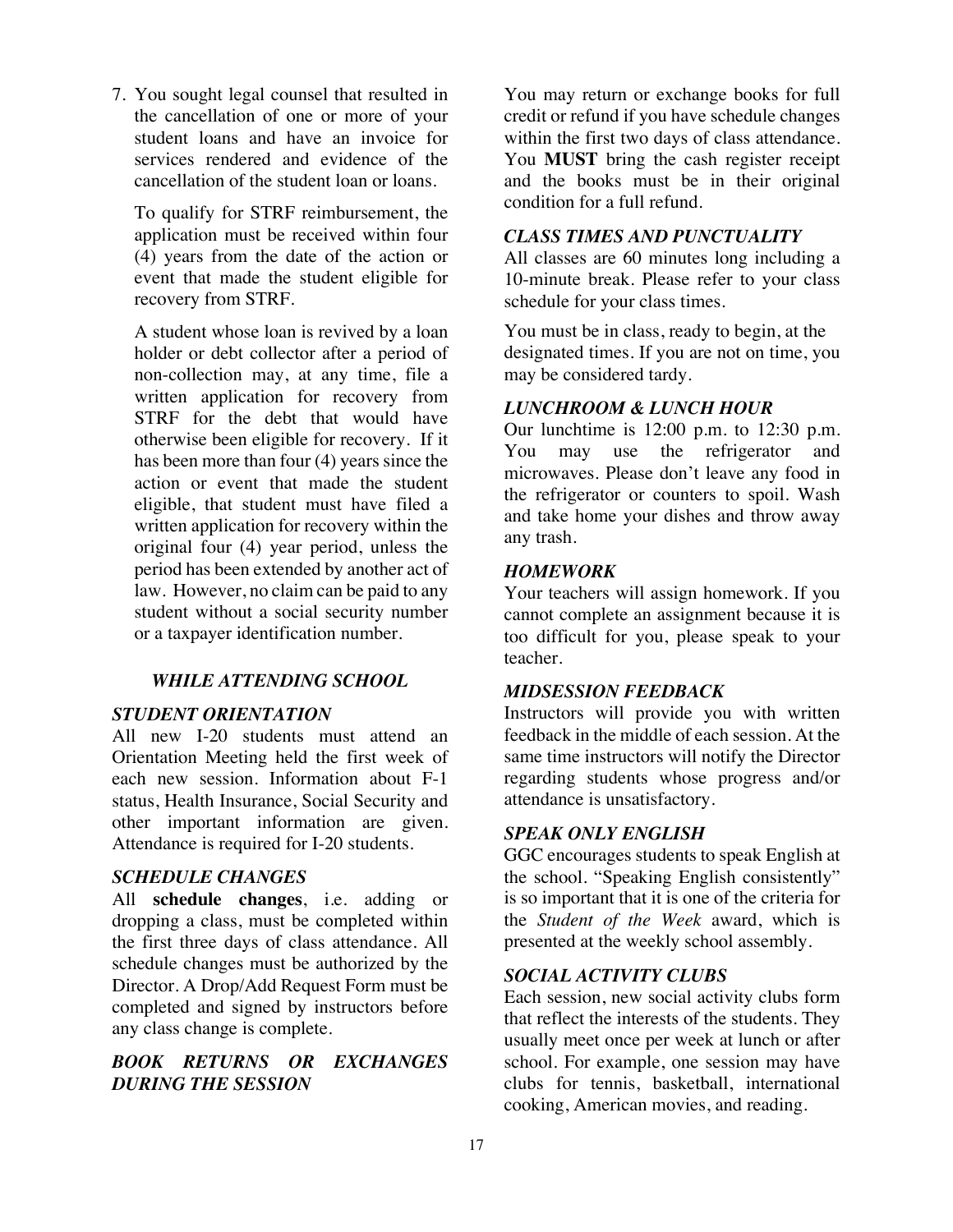### *CULTURAL ACTIVITIES*

Throughout the year, you will learn about American holidays and traditions. Cultural activities include an Easter egg hunt, a Halloween costume party, Thanksgiving celebration and Christmas caroling.

### *SCHOOL TRIPS*

School trips are organized excursions to places of interest in Northern California. The date, destination and cost of each trip will be announced in advance. Students need to be in good academic standing to be eligible to participate in field trips that are offered during class hours. Every participating student (or his/her sponsor if the student is under 18) must sign a field trip release form before the trip begins.

### *WIRELESS ACCESS*

There is free WIFI throughout the school. Your class schedule will have the current password to access the Internet.

### *COMPUTERS*

Computers are available from 9:00 a.m. to 4:00 p.m., Monday through Friday. You may use them for class work, word processing, Internet, and email.

### *Using the Computers*

- **DO NOT** change the desktop or any of the settings.
- **DO NOT** save any documents you have created on the computer's hard drive. Personal files and folders will be deleted from all computers every week. To save personal documents, please email them to yourself.
- **DO NOT** bring food or drinks into the computer area.
- Please print only what you need.
- Please print only one copy don't waste paper and ink.
- If there is no more paper, ask for assistance in the lobby.

### *LIBRARY RESOURCES*

There is a bookcase in the hallway with resource material such as dictionaries, pronunciation books and graded readers.

You may use these materials at any time. Be sure to put them back after you have used them.

### *GGC STUDENT CARD*

You can create a digital student ID by downloading the ID123: Digital ID Card App from the AppStore or Google Play. The student card may be used for discounts at some movie theaters, museums, aquariums, and parks.

### *NOTICE OF CHANGE OF ADDRESS*

You must inform the school immediately of any change of address or telephone number. Please fill out the **Change of Address** form located at the front office.

### *COMMENTS AND SUGGESTIONS*

We are constantly trying to improve the school. If you have any comments or suggestions, please tell us. Your feedback is very important.

### *IF THERE IS A PROBLEM OF ANY KIND, PLEASE SPEAK WITH US RIGHT AWAY!*

Talk to your instructor or one of the administrative staff members. We want to help each of you complete your classes successfully and reach your goals as quickly as possible.

### *GRIEVANCE PROCEDURE*

Golden Gate College strives to maintain a friendly, caring environment in which all students are treated fairly, but as in any complex organization, misunderstandings and even conflicts can arise from time to time. As a student, you have a right to try to resolve any conflicts you may have with the school. Below are the steps you should take to solve the problem.

- 1) Your first step must be to try to solve the
- 2) problem informally. Meet with the other person(s) and try to solve the problem.
- 3) If you are unable to solve the problem by yourselves, you need to bring your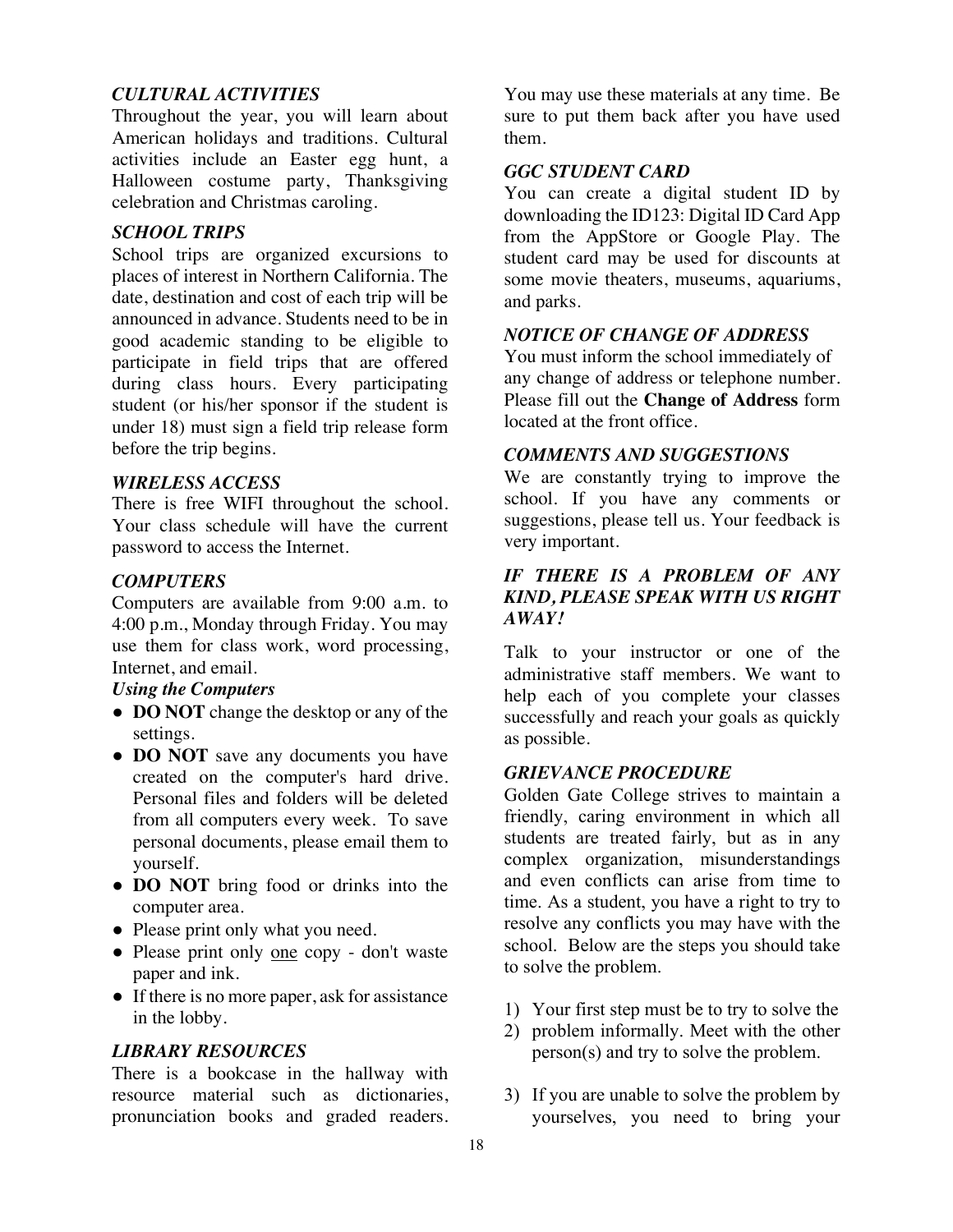complaint to the attention of the Director. If necessary, the Director will arrange a meeting with you and the other person(s) involved. All parties involved in the problem should try to find a solution at this level.

4) If you are still not satisfied, you can file a formal grievance. At this level, your complaint must be made in writing. On a sheet of paper, write your name, the date of the complaint, and the date when the problem occurred. You should describe the details of the event, what violation was committed, what facts establish the violation, what remedy you request. Grievances must be filed within 30 days of the event and submitted to the President of GGC. The President will review your complaint and respond to you within 30 days.

In the event that you have exercised the GGC's formal student complaint procedure, and the problems or issues have not been resolved, you have the right and is encouraged to take the following steps:

- 1. Complaints should be submitted in writing (by email or mail) to the ACCET office. Complaints received by phone will be documented, but the complainant will be requested to submit the complaint in writing.
- 2. The letter of complaint must contain the following information:
	- a. Name and location of the ACCET institution;
	- b. A detailed description of the alleged problem(s);
	- c. The approximate date(s) that the problem(s) occurred;
	- d. The names and titles/positions of all individual(s) involved in the problem(s), including faculty, staff, and/or other students;
	- e. What was previously done to resolve the complaint, along with

evidence demonstrating that the institution's complaint procedure was followed prior to contacting ACCET;

- f. The name, email address, telephone number, and mailing address of the complainant. If the complainant specifically requests that anonymity be maintained, ACCET will not reveal his or her name to the institution involved; and
- g. The status of the complainant with the institution (e.g. current student, former student, etc.).
- 3. In addition to the letter of complaint, copies of any relevant supporting documentation should be forwarded to ACCET (e.g. student's enrollment agreement, syllabus or course outline, correspondence between the student and the institution).
- 4. SEND TO:

ACCET Chair, Complaint Review Committee 1722 N Street, NW Washington, DC 20036 Telephone: (202) 955-1113 Email: complaints@accet.org Website: www.accet.org

Complainants will receive an of receipt within 15 days.

### **SATISFACTORY ACADEMIC PROGRESS POLICY**

Golden Gate College adheres to all state and federal regulations and maintains a Satisfactory Progress Policy (SPP) that evaluates both the quality and quantity of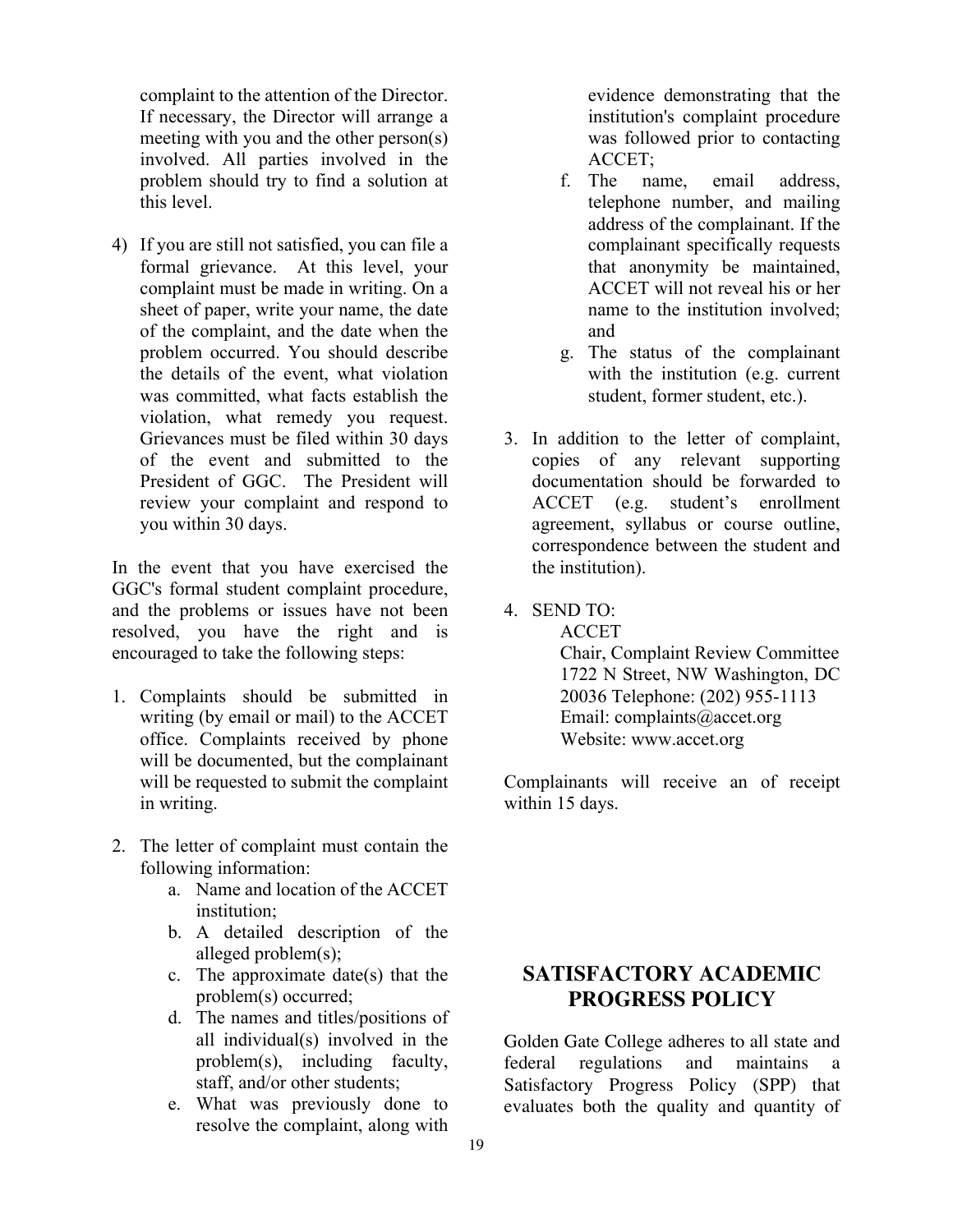students' academic work. Students must maintain Satisfactory Progress to proceed to the next level and complete their program of study.

GGC provides rolling enrollment, which permits students to enroll in courses at any time during a program. Students that are unable to enroll in classes before the midpoint may audit a course. Audited courses are not graded.

### *COURSE COMPLETION*

Course completion shall occur when a student has finished a course load of one to three language skills (Grammar, Reading, Writing, Listening, and Speaking) with a C (2.0 GPA) average (or above) and has a cumulative attendance record of at least 80% of the course(s). In addition, students who are in levels two, six, and nine and are taking three or more classes, must take the Pearson Versant Progress Test (see page 19 for level rubric).

### **COURSE ADVANCEMNT**

Course advancement shall occur when a student meets the course completion requirement. The student can then advance to the next level in the same language skill. For example, a student completes Reading 5 and Writing 5, the student can advance to level 6 Reading and Writing.

### *LEVEL COMPLETION*

Level completion shall occur when a student has finished a minimum course load of four language skills (Grammar, Reading, Writing, Listening, and Speaking) with a C (2.0 GPA) average (or above) and has a cumulative attendance record of at least 80% of that level. In addition, students who are in levels two, six, and nine must take the Pearson Versant Progress Test (see page 19 for level rubric).

### **LEVEL ADVANCMENT**

Level advancement shall occur when a student meets the course completion requirement.

### *PROGRAM COMPLETION*

Program completion shall occur when a student has finished a minimum of one or more levels (course or level completion) with a C (2.0 GPA) average (or above). In addition, a student must have a cumulative attendance record of at least 80% at the end of his or her chosen period of enrollment, and he or she has taken the Pearson Versant Exit Test successfully corresponding to that level's GSE score. (see the following level rubric).

| <b>Description</b>   | C<br>E<br>$\mathbf{F}$<br>R | <b>GSE</b> | G<br>G<br>$\mathbf C$ | <b>Versant</b><br><b>Test</b> | <b>Test Result</b>                                                  |
|----------------------|-----------------------------|------------|-----------------------|-------------------------------|---------------------------------------------------------------------|
|                      |                             | $22 - 26$  | $\mathbf{1}$          |                               |                                                                     |
| Beginning            | A <sub>1</sub>              | 27-29      | $\mathbf{2}$          | Progress<br><b>Test</b>       | 27-29 score<br>needed to<br>move up to<br>the next level            |
|                      | A2                          | 30-32      | 3                     |                               |                                                                     |
|                      |                             | 33-35      | $\overline{4}$        |                               |                                                                     |
| Low                  | A2<br>$+$                   | 36-38      | $\overline{5}$        |                               |                                                                     |
| Intermediate         |                             | 39-42      | 6                     | Progress<br><b>Test</b>       | 39-42 score<br>needed to<br>move up to<br>the next level            |
|                      | B1                          | 43-44      | 7                     |                               |                                                                     |
| Intermediate         |                             | 45-47      | 8                     |                               |                                                                     |
|                      |                             | $48 - 50$  | 9                     | Progress<br><b>Test</b>       | 48-50 score<br>needed to<br>move up to<br>the next level            |
|                      |                             | 51-52      | 10                    |                               |                                                                     |
|                      | B1<br>$+$                   | 53-55      | 11                    |                               |                                                                     |
| High<br>Intermediate |                             | 56-58      | 12                    | <b>Exit Test</b>              | 56-58 score<br>needed to<br>complete the<br>program<br>successfully |

### *GUARANTEED TRANSFER WITHOUT TOEFL PROGRAM*

Golden Gate Language School maintains a formal Guaranteed Transfer Agreement with several regional and national colleges and universities. Each participating institution will waive its TOEFL score requirement for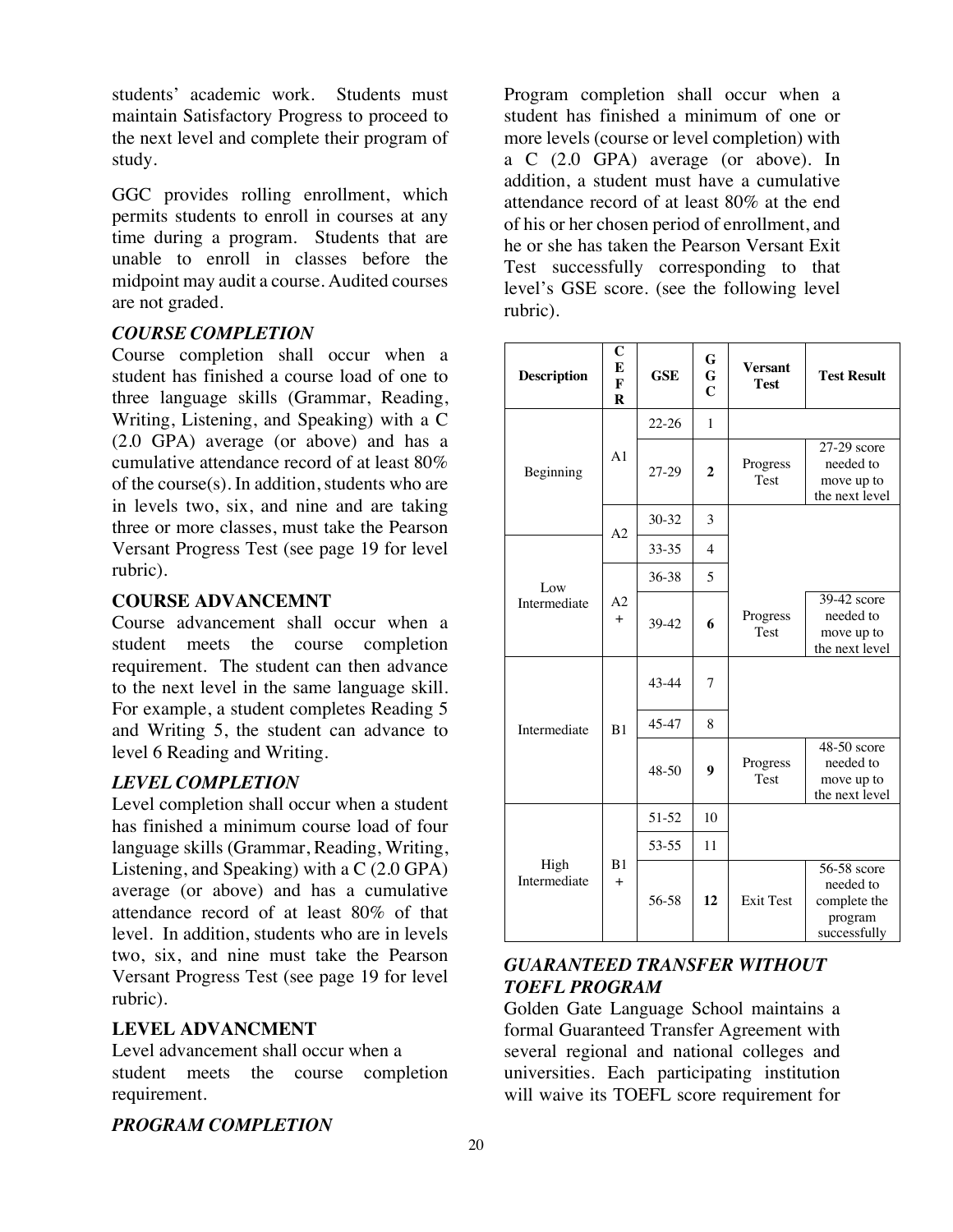students who have completed level 12 at GGC's ESL Program.

To complete the Guaranteed Transfer Program, students must finish the maximum course load of seven classes, maintain a C (2.0 GPA) average (or above), have a cumulative attendance record of at least 80%, and receive a 56-58 on the Pearson Versant Test after completing level 12.

### *ATTENDANCE POLICY*

*Regular and on time attendance is required to reach the goals established for each class and to maintain the quality of education at Golden Gate Language School.*

### *TARDINESS*

It is unacceptable to be late for class. How many minutes you are late determines your status. You are:

|        | <b>Minutes after class begins</b> |
|--------|-----------------------------------|
| Late   | 1-10 minutes                      |
| Absent | $11+$ minutes                     |

### *EARLY DEPARTURE*

It is unacceptable to leave your class early. How many minutes you leave early determines your status.

|        | Minutes before class ends |
|--------|---------------------------|
| Late   | 10 minutes or less        |
| Absent | $11+$ minutes             |

### *BEING "LATE" CAN AFFECT YOUR GRADE*

Each two (2) "late's" will be counted as one  $(1)$  "absent."

### *TYPES OF ABSENCES*

*Excused absences* include family and personal emergencies, special religious holidays and extraordinary circumstances such as required college orientations.

*Unexcused absences* include but are not limited to personal obligations such as airport pick-ups, friends visiting from abroad and DMV appointments.

### *MAKE-UP WORK*

Students must petition the Director to make up missed work. A written request must be submitted within five (5) days of the missed work. The Director will review the request and provide a written notice outlining a decision within two business days. Students granted permission to make up the missed work must complete the work with their instructor by the end of the course.

### *FAILING "F" GRADE AND ABSENCES*

Any type of absence of 8 or more days will result in a failing "F" grade.

### *MANDATORY DISMISSAL*

Any type of absence of 10 or more consecutive days will result in mandatory dismissal.

### *CONSEQUENCES OF EXCESSIVE ABSENCES*

Students must maintain a cumulative attendance rate of 80%. You and, if applicable, your advisor or sponsor will be notified if your attendance reaches the 80% level. Absences from class of more than 20% (or more than four hours per class hour per four-week session) will affect your grades.

### *ABSENCES for a 16- or 32-Hour Course will have the following effect on grades:*

| # of            | % of Absences     |                    |
|-----------------|-------------------|--------------------|
| <b>Absences</b> | <b>From Class</b> | <b>Consequence</b> |
| $1 - 3$         | $6\% - 19\%$      | No change in       |
|                 |                   | grade              |
| $4 - 5$         | $25\% - 31\%$     | Half-grade drop    |
| $6 - 7$         | $37\% - 44\%$     | Full-grade drop    |
| 8+              | $50\% +$          | $F$ (Failing)      |

**If you are unable to attend a class**, **you must notify the school within 24 hours**. You or your sponsor should call GGC at (408) 374-9954 to inform a staff member or leave a message on the GGC answering machine (24 hours a day).

### *ACADEMIC POLICY & CONSEQUENCES*

Grades are assigned at the end of each session. Grade definitions are as follows:

### **Symbol Definition Grade Point Value**

A Excellent 4.0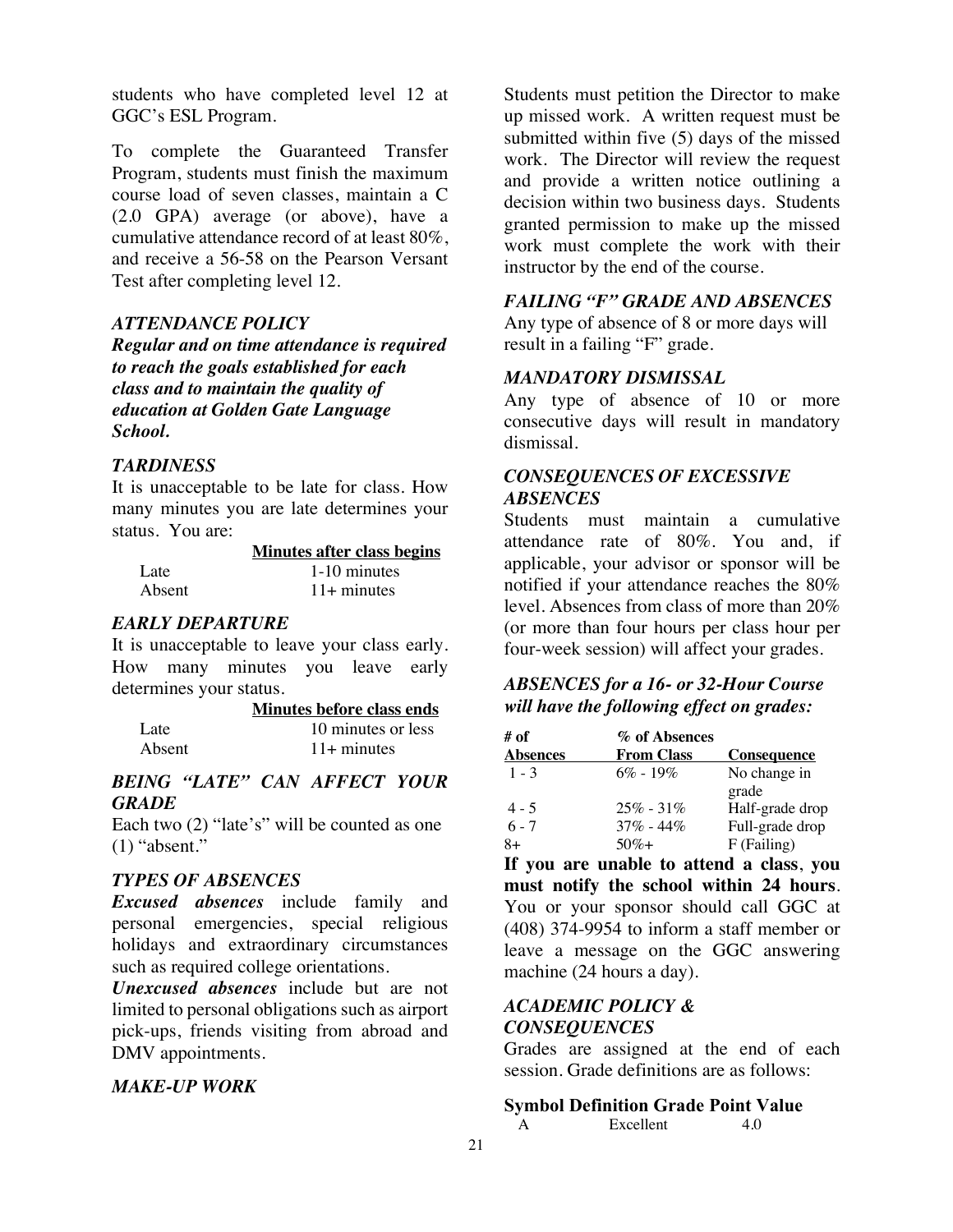| $A -$        |              | 3.7      |
|--------------|--------------|----------|
| $B+$         |              | 3.3      |
| B            | Good         | 3.0      |
| $B -$        |              | 2.7      |
| $C+$         |              | 2.3      |
| $\mathsf{C}$ | Satisfactory | 2.0      |
| $C-$         |              | 1.7      |
| D+           |              | 1.3      |
| D            | Passing*     | 1.0      |
| D-           | Failing      | 0.7      |
| F            | Failing      | 0        |
| AU           | Audit†       | No Value |
| W            | Withdrawal†† | No Value |

**Students must maintain a cumulative Grade Point Average (GPA)**††† **of 2.0 (C) or risk Academic Probation or Academic Jeopardy, which can lead to dismissal.** 

\* Students can pass a course with a "D" grade. However, the cumulative GPA of 2.0 must be maintained to advance to the next level.

† Students who take 2 weeks or less of a four-week session, qualify for **Audit.** If a student chooses to audit a class, he/she will not receive a final grade. Please discuss this option with the Director before enrolling.

†† Students who request withdrawal from a class must consult with the Director.

††† Cumulative GPA is determined by dividing the total number of grade points earned by the total number of classes taken. One class can be 1 or 2 hours in length. A grade point with "No Value" is not counted towards the GPA.

### *REPEATING CLASSES*

A class may be repeated a maximum of two times to improve a "D", "D-" or "F" grade provided that a student's maximum cumulative total length of the language training does not exceed more than 36 months.

### *CONSEQUENCES OF FAILURE TO MEET SATISFACTORY ACADEMIC PROGRESS*

### *PEARSON VERSANT TEST*

A student will take the Pearson Versant Test to check the students' progress. This test will be taken at the end of level two, six, nine and at the end of their program. If a student fails to receive a passing GSE score for his or her level (see page 19 for level rubric), the student will repeat the level or be put into the level he or she tested into. Moreover, the

student will receive an Individual Learning Plan. If GGC's ESL Program does not offer the appropriate language level, the Director will suggest the student transfer to another school. If a student disputes the test results, the student may retake the test one additional time.

### *INDIVIDUAL LEARNING PLAN*

A student receives an Individual Learning Plan (ILP) if they fail to meet satisfactory progress. An ILP is a plan of action to help students raise their grades and set their academic goal. Students can reach their goal by following the set paths laid out in the Intensive English Program. Also, students can get further help in order to meet the required standards by signing up for private instruction, joining study groups, or clubs during lunch.

#### *VERBAL WARNING*

A student receives verbal warnings if his or her academic progress is less than satisfactory during the first session.

If a student is failing a class with a D- (0.9 GPA) or F (0 GPA) or has a cumulative GPA of below 2.0 during mid-session, the Director receives the information from the instructors on the 'Mid-Session Feedback Form'. The Director meets with the student.

If the student is still failing a class with a D- (0.9 GPA) or F (0 GPA) or has an cumulative GPA of below 2.0 at the end of the first session, the instructors notify the Director a few days before the end of the session through the 'End of Session Student Information Form'.

Subsequently, the Director meets with the student within two days after she receives the form from the instructors. The student is given a verbal warning to improve his or her grade during the second session. In addition, the student is given an ILP during the meeting and discuss it with the student, which the student is advised not only to follow, but also to achieve at least a C (2.0 GPA). In addition,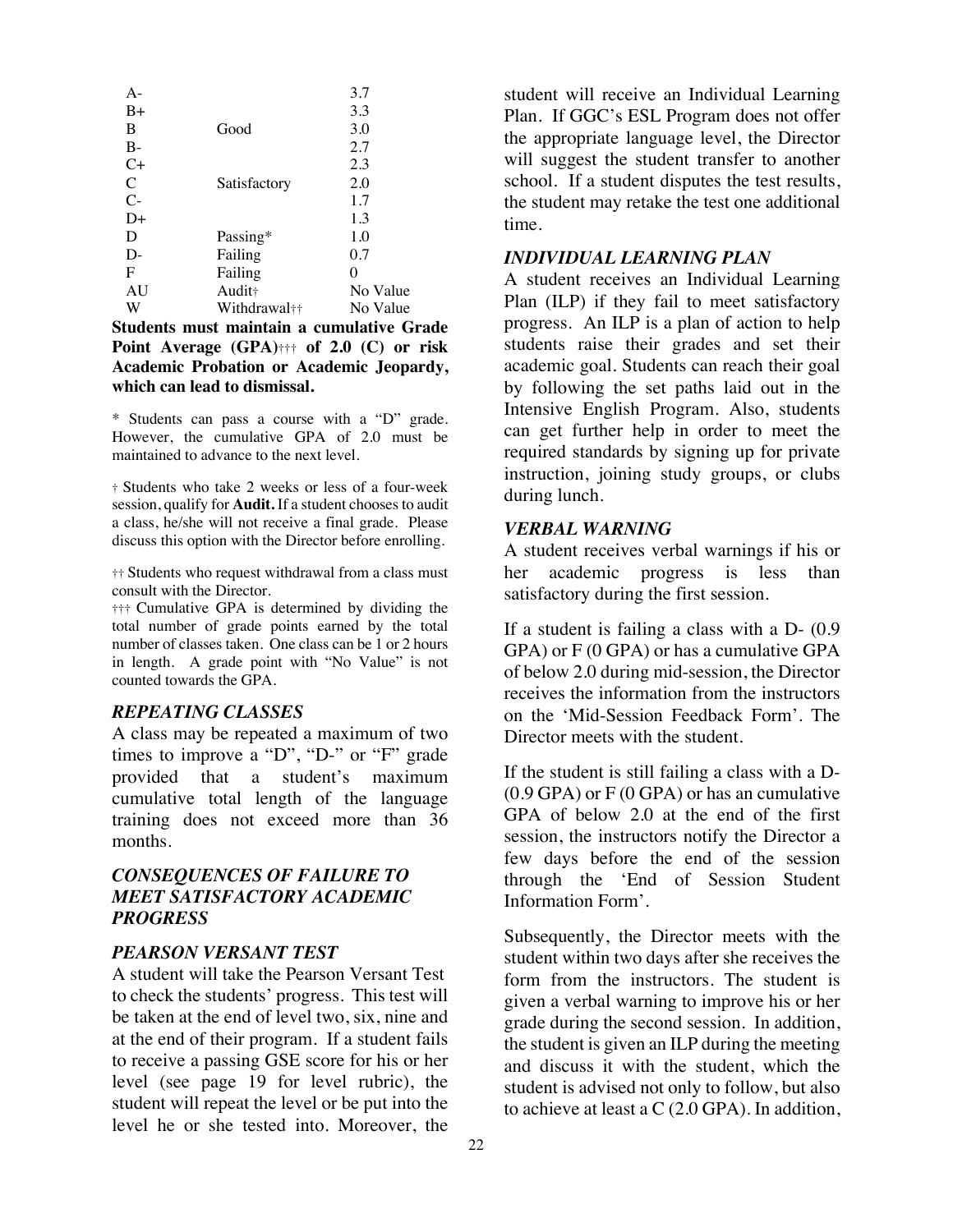the Director will suggest to the student to enroll in GGC's tutoring program called 'English Plus'. The Director will also suggest ESL websites that may be useful for the student and/or school clubs such as Listening Club or Coffee Talk that GGC offers. After the consultation, the student will be given the ILP and a verbal warning' note is made in the student's file and the ILP is filed in the student's file.

### *ACADEMIC PROBATION*

If a student's grade has not risen to at least a 2.0 GPA during the second session, the student is placed on Academic Probation and the ILP is reviewed.

If a student's grade has not risen to at least a C (2.0 GPA) at the end of the second session, the Director will place him or her on 'Academic Probation''. A copy is put into his or her student file. Furthermore, the Director will review the ILP during the meeting and discuss it with the student, which the student is advised not only to follow, but also to achieve at least a C (2.0 GPA). In addition, the Director will suggest to the student to enroll in GGC's tutoring program called 'English Plus'. The Director will also suggest ESL websites that may be useful for the student and/or school clubs such as Listening Club or Coffee Talk that GGC offers. After the consultation, the student will be given the ILP, and the official academic letter, which he or she has to sign. Copies of both letters are placed into the student's file.

### *ACADEMIC JEOPARDY*

If a student's GPA continues to stay below 2.0 during the third consecutive session, he or she will be placed in 'Academic Jeopardy'. Subsequently, the Director will consult with the student one last time to help him progress by reviewing the ILP, and to explain to him the consequences that would follow if the student fails to raise his or her GPA. At the end of the meeting, the student is given the official jeopardy letter, which he or she has to sign. A copy of the ILP and Jeopardy letter are put into his or her student file.

### *DISMISSAL*

Should a student remain in less than satisfactory progress status with a GPA below 2.0 at the end of the third session, the Director will meet with the student and dismiss him or her.

All above procedural steps will be noted in the student's digital and hardcopy files.

### *APPEAL*

Any student wishing to appeal his/her 'Dismissal' must do so in writing within five working days from the date of the 'Notice of Dismissal'. The appeal is received by the Director who will require proof that the student's academic performance was misjudged. The school officials deciding the appeal are the Director and the President. The appeal will be decided within five working days from the date the written appeal is received by the Director. The student will be notified in writing no later than five working days from the appeal filing.

### **LEAVING THE SCHOOL**

### *GRADUATIONS*

- Graduating students can receive a Certificate of Achievement. Please fill out the **Graduation Notice** form at least 5 – 7 days before your last day of class. The form is located at the front office.
- We will have a graduation ceremony on the last day of the session during lunch for those students who have completed their programs.
- Every quarter  $(3 \text{ months})$ , on the last day of the session, classes are shortened and GGC will have a potluck lunch and graduation ceremony to celebrate with the graduates.

### *SELL YOUR BOOKS*

The school will buy back used books if they are part of the current curriculum, in good condition, and all answers are completely erased. If the book comes with a CD-ROM, the original CD must be returned and in usable condition. Books can be returned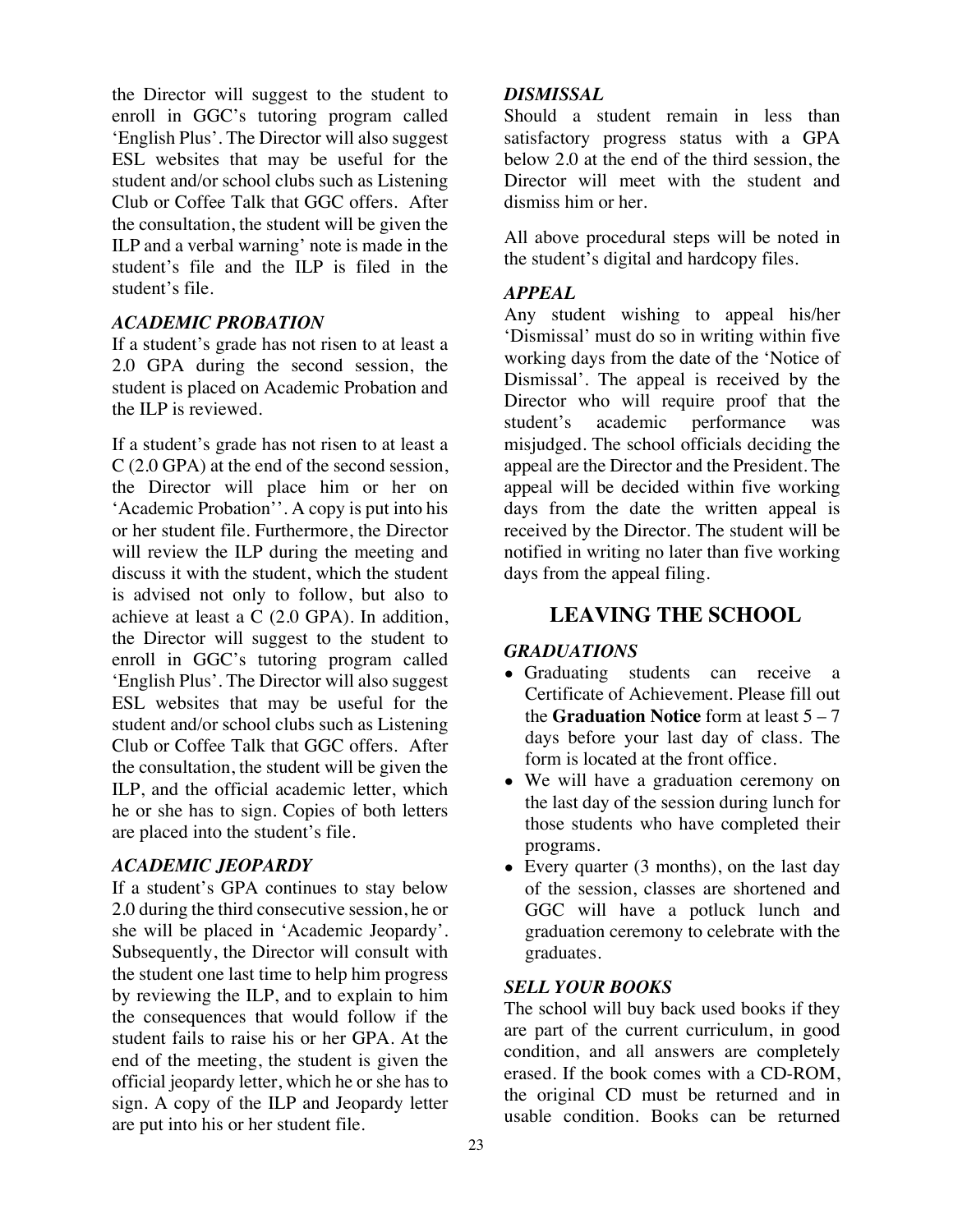according to the schedule posted at the end of the session in the lunchroom. Students will receive 50% of the price paid for each book.

### *STUDENT'S RIGHT TO CANCEL*

- You have the right to cancel the Enrollment Agreement and get a refund. The institution, for all students, without penalty or obligation, shall refund 100 percent of the amount paid for institutional charges, less a reasonable deposit or application fee not to exceed two hundred and fifty dollars (\$250), if the notice of cancelation is made prior to or on the first day of instruction or the seventh day after enrollment whichever is later.
- Cancelation shall occur when you give notice of cancelation. You or your sponsor can do this verbally (in person or by phone) or written (by email or postal mail).
- The notice of cancelation need not take any particular form and, however expressed, it is effective if it shows that you no longer wish to be bound by this Agreement.

### *Withdrawal from the program*

- You may withdraw from the program at any time. The refund policy below will be used to calculate your refund based on your last date of attendance (LDA).
- Failure to comply with school policies such as attendance or academic progress can result in automatic withdrawal. If it becomes necessary for the school to automatically withdraw you from our program, the refund policy below will be used to calculate your refund based on your last date of attendance (LDA).

### *Refund Policy*

### **Cancelation**

- Rejection: If an applicant is rejected by GGC for enrollment, a full refund will be made.
- Visa Denial: If a prospective student has his/her visa application rejected, GGC shall refund 100 percent of the amount

paid for institutional charges, less a reasonable deposit or application fee not to exceed two hundred fifty dollars (\$250) clearly itemized in the enrollment agreement as nonrefundable.

- Program Cancelation: If GGC cancels a program subsequent to a student's enrollment, GGC will refund all monies paid by the student.
- Cancelation Prior to the Start of Class or No Show: If an applicant accepted by GGC cancels prior to the start of scheduled classes or never attends class (no show), GGC shall refund 100 percent of the amount paid for institutional charges, less a reasonable deposit or application fee not to exceed two hundred fifty dollars (\$250) clearly itemized in the enrollment agreement as nonrefundable.

### **Program, Schedule, or Session Change**

●Program, schedule or session changes that result in refund will be processed within 30 days of the date of the approved change.

### **Withdrawal/Termination**

• Refunds will be calculated based on the last date of attendance (LDA). If the LDA is before or at 60% of their period of financial obligation, GGC will retain a prorated amount of tuition. For students whose last date of attendance occurs after 60% of the period of obligation, GGC will retain all of the charges for that period.

Refunds can only be paid to the person or company from whom the funds originated and in the form of the original payment. Agency students: should you shorten your period of enrollment or period of financial obligation, please also contact your agency.

### *BPPE: CEC §94920 Mandatory Cancellation, Withdrawal, and Refund Policies*

*(a) The institution shall advise each student that a notice of cancellation shall be in writing, and that a withdrawal may be effectuated by the student's written notice or by the student's conduct, including, but not necessarily limited to, a student's lack of attendance.*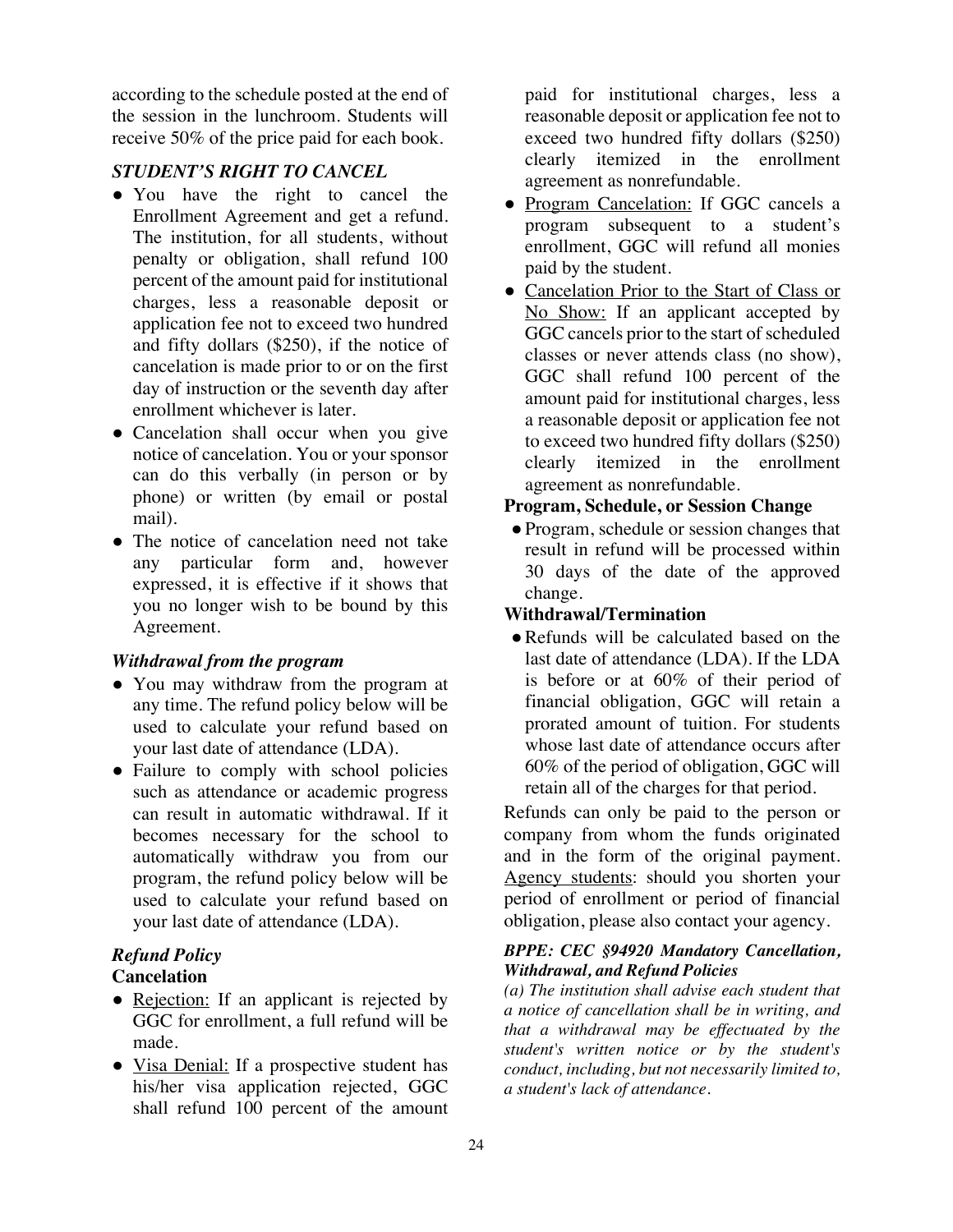*(b) Institutions shall refund 100 percent of the amount paid for institutional charges, less a reasonable deposit or application fee not to exceed two hundred fifty dollars (\$250), if notice of cancellation is made through attendance at the first-class session, or the seventh day after enrollment, whichever is later.* 

*(c) The bureau may adopt by regulation a different method of calculation for instruction delivered by other means, including, but not necessarily limited to, distance education.* 

*(d) The institution shall have a refund policy for the return of unearned institutional charges if the student cancels an enrollment agreement or withdraws during a period of attendance. The refund policy for students who have completed 60 percent or less of the period of attendance shall be a pro rata refund.*

### *TRANSCRIPTS*

You will receive a copy of your transcript. In order to receive the official transcript, you must complete a Transcript Request Form and make your payment. It could take up to two weeks to prepare the transcripts.

*RETENTION OF STUDENT RECORDS* 

Application materials from accepted applicants who do not enter a program will be retained in the Admissions Office. All application materials will be destroyed after six months.

All official student financial and academic records are kept in file for 7 years after the graduation date or withdrawal date and transcripts shall be maintained permanently. To maintain confidentiality, any information regarding a student must be authorized by the student and the Director before any records are released.

### **MAINTAINING F-1 STUDENT STATUS**

It is **your responsibility** as a student to maintain your F-1 status. The following information is provided to help you understand US Immigration and Golden Gate

Language School policies. Please speak with the Director if you need assistance.

### *I-94 ARRIVAL/DEPARTURE RECORD*

You must obtain your I-94 Arrival and Departure Record online. This document is required to apply for a driver's license, register a car, or contact the U.S. Citizenship and Immigration Services. Please go to www.cbp.gov/I94 and print out your I-94.

### *ENROLLMENT CHANGES*

If you terminate your enrollment*,* you have 60 days in which to obtain an I-20 from the new school and complete your transfer. Failure to comply will place you "out of status" and you will no longer be in the U.S. legally.

NOTE: If you wish to extend your stay in the U.S. beyond the expiration date on the Form I-20, you must request an extension. Please see the Director. Without such a request, SEVIS (Student Exchange Visitor Information System) will automatically declare you "out of status."

### *REPORTING REQUIREMENT*

If you enter the United States using a GGC's I-20, you are required by law to report to GGC on the date specified on the I-20. Failure to do so will place you "out of status" and is a violation of US. Immigration law.

### *REGULAR ATTENDANCE*

To maintain F-1 student status, you must be enrolled full-time in the Intensive English Program and maintain regular attendance. A minimum attendance of 80% is required. Please refer to the *ATTENDANCE POLICY* in **While Attending School** section of this booklet.

### *VACATION POLICY*

A student may take a vacation of up to 3 months after completion of **seven** consecutive sessions. If a student plans to leave the U.S. during your authorized vacation, you must obtain a travel signature on your I-20 form from the Director.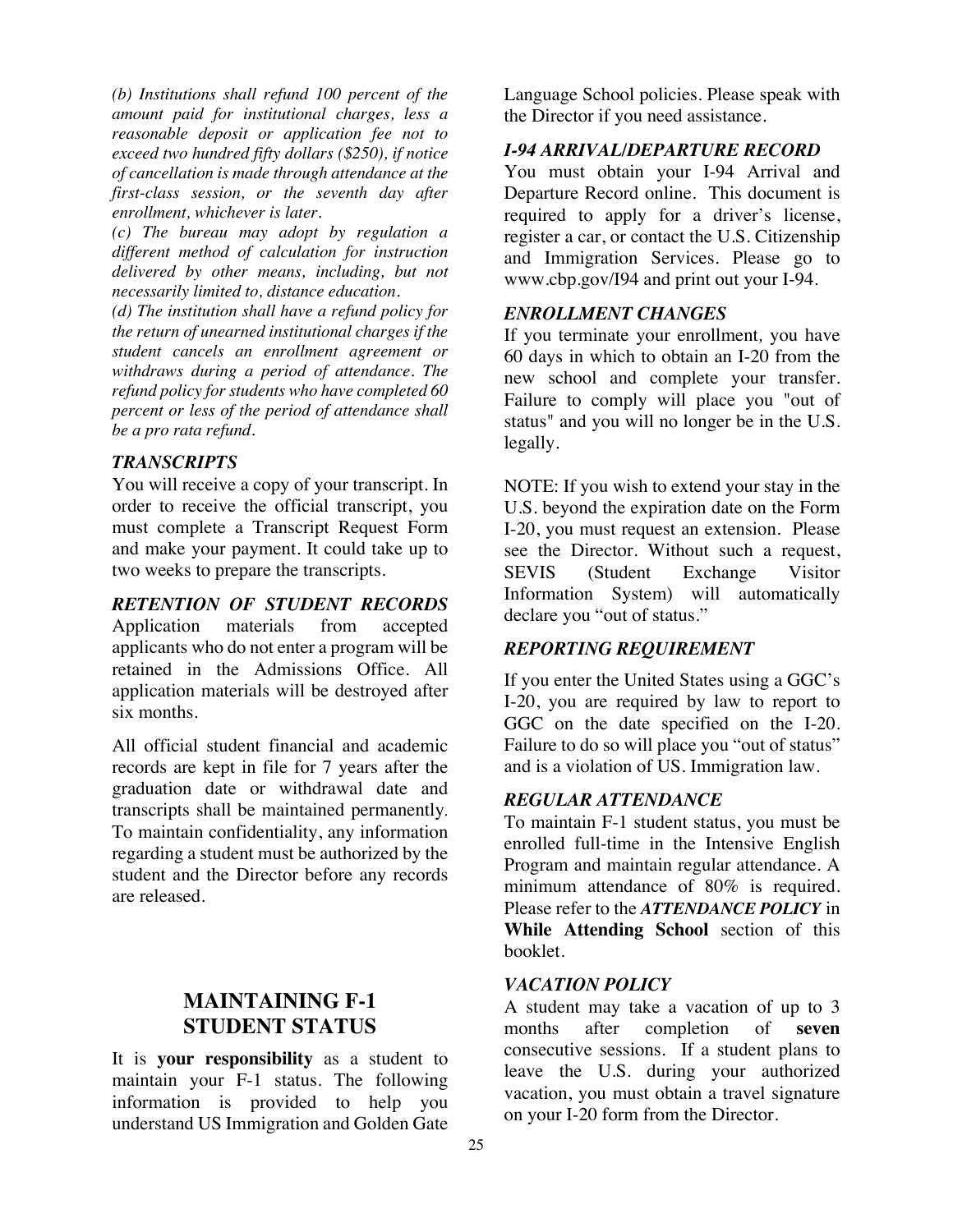If a student is on vacation for more than 90 days, he or she will need to take the Versant test and be placed in the corresponding level.

### *LEAVE OF ABSENCE (LOA)*

A Leave of Absence is an authorized temporary break in a student's attendance. After obtaining the LOA authorization from the GGC Director, the student must depart the U.S. within 15 days. A Leave of Absence may not be longer than five months.

While the student is on a Leave of Absence, his/her SEVIS record will be temporarily terminated. The student must inform the GGC Director at least one month in advance of his/her date of return so that the Director can request the re-activation to student status from SEVIS.

Upon approval of the re-activation, GGC will update the student's I-20 to show the new starting date and mail the updated document to the student for re-entry into the United States.

If a student is on a Leave of Absence for more than 90 days, he or she will need to take the Versant test and be placed in the corresponding level.

### *MEDICAL LEAVE*

If a student needs to go on medical leave, the student must show the Director a doctor note requesting medical leave. The student must then fill out the medical leave request form and sign it. The Director will go over the form with the student so that he or she understands when to return to school. The student is then given a copy of the MLRF and the original along with the doctor's note is filed in the student's folder.

The PDSO or DSO will go into the student's SEVIS record and register the student under medical leave.

If a student is on medical leave for more than 90 days, he or she will need to take the Versant test and be placed in the corresponding level.

### **TOEFL, COLLEGE AND OTHER INFORMATION**

### *THE TOEFL® TEST*

If you are planning to take the TOEFL iBT Test (internet based TOEFL), refer to the Educational Testing Service website for more information at: www.ets.org.

### *GUARANTEED TRANSFER WITHOUT TOEFL PROGRAM*

Golden Gate Language School maintains a formal guaranteed transfer agreement with several regional and national colleges and universities. Each participating institution will waive its TOEFL score requirement for students who have successfully completed level 12 at GGC's ESL Program. Local institutions participating in this program are indicated in the list of colleges and universities on the next page. See the Director for additional information.

### *TRANSFERABILITY OF CREDITS AND CREDENTIALS EARNED AT OUR INSTITUTION*

The transferability of credits you earn at GGC's ESL Program is at the complete discretion of an institution to which you may seek to transfer. Acceptance of the certificate you earn in the Intensive English program is also at the complete discretion of the institution to which you may seek to transfer. If the certificate that you earn at this institution are not accepted at the institution to which you seek to transfer, you may be required to repeat some or all of your coursework at that institution. For this reason, you should make certain that your attendance at this institution will meet your educational goals. This may include contacting an institution to which you may seek to transfer after attending the ESL Program. GGC does not award credit or offer assessments for prior experiential learning.

### *APPLYING TO A US COLLEGE OR UNIVERSITY*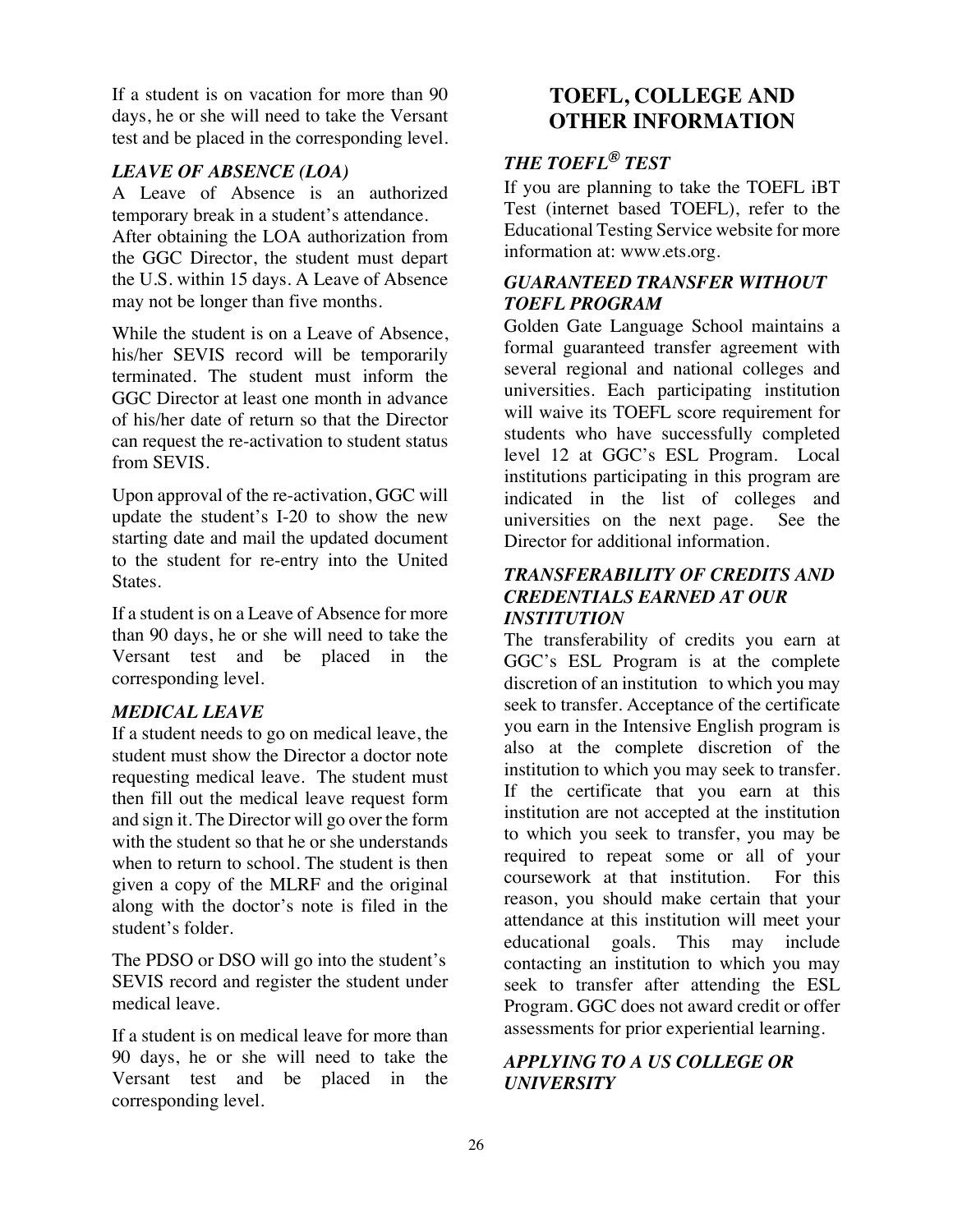It is important that you begin applying several months before you enter a US college or university. Often it takes more than four months to request, receive, and complete the application form, to take the required tests, to get letters of recommendation, and to have your school records evaluated by the college admissions officer. It is a good idea to apply to at least three colleges in order to get accepted to a school of your choice without delay.

*Request Information and Application*

You may request information and application materials for international students by emailing the colleges, which interest you.

### *Fill Out and Send Application*

When you receive the materials from the college of your choice, read through all the information and application forms. Then, if you do not understand everything, you may ask the Director to help you. Fill out the application and return it to the college before the deadline. Allow at least 4 weeks to gather all of your documents.

### **TOEFL WAIVER GUARANTEED TRANSFER PROGRAM AFFILIATES**

### *Local Community Colleges – Two-Year Institutions & Certificate Programs*

| <b>Aviation Institute of</b> | Cañada College         | <b>College of San Mateo</b> |
|------------------------------|------------------------|-----------------------------|
| <i>Maintenance</i>           | Redwood City, CA 94061 | San Mateo, CA 94402         |
| Fremont, CA 94539            | www.canadacollege.edu  | www.collegeofsanmateo.edu   |
| www.aviationmaintenance.edu  |                        |                             |

*De Anza College* Cupertino, CA 95014 www.deanza.edu *Mission College* Santa Clara, CA 95054 www.missioncollege.edu

*San Jose City College* San Jose, CA 95128 www.sjcc.edu

*Evergreen Valley College* San Jose, CA 95135 www.evc.edu *Northwestern Polytechnic University* Fremont, CA 94539 www.npu.edu

*Skyline College* San Bruno, CA 94066 www.skylinecollege.edu *Foothill College* Los Altos Hills, CA 94022 www.foothill.edu *Peralta Community College District* Oakland, CA 94606 https://web.peralta.edu

*UCSC Silicon Valley Extension* Santa Clara, CA 95054 www.ucsc-extension.edu

*West Valley College* Saratoga, CA 95070 www.westvalley.edu

### *Out-of-State Community Colleges – Two-Year Institutions*

*Red Rock Community Colleg* Lakewood, CO 80401 www.rrcc.edu

*Southwestern Oregon Community College* Coos Bay, OR 97420 www.socc.edu

### *Local College/Universities – Four-Year Institutions*

| Lincoln University | <b>Notre Dame de Namur</b> |
|--------------------|----------------------------|
| Oakland, CA 94612  | <i>University</i>          |

*(ITU) International Technology University*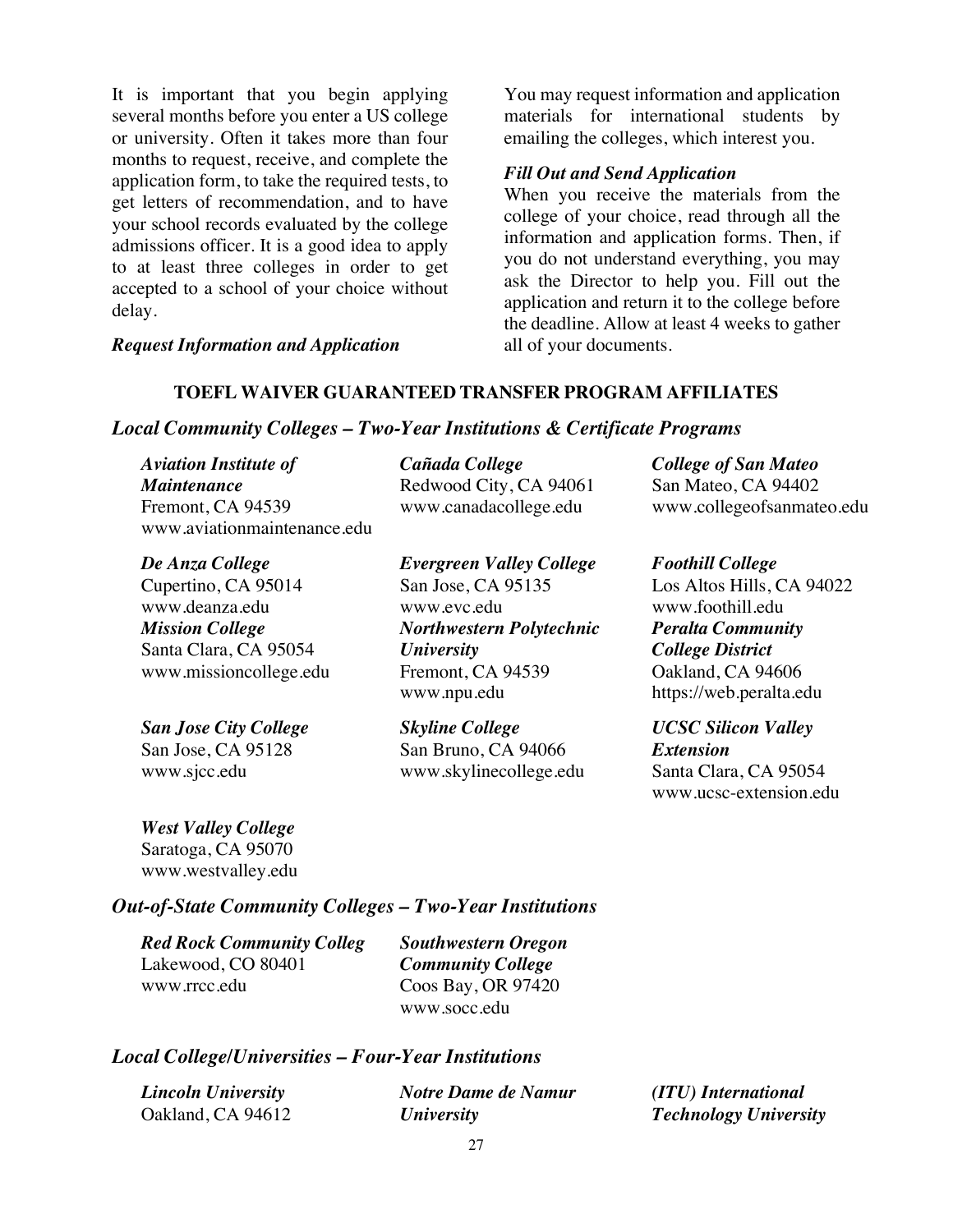www.lincolnuca.edu Belmont, CA 94002 www.ndnu.edu

Santa Clara, CA 95134 www.itu.edu

### *Out-of-State College/Universities – Four-Year Institutions*

*Texas Wesleyan University*  Fort Worth, TX 76105 www.txwes.edu

### **USEFUL GENERAL INFORMATION**

### *HOUSING*

GGC is non-residential. The school does not offer dormitory facilities and has no responsibility to assist a student in finding housing. However, the school lists services that offer housing. Below is a list of housing opportunities:

**1. International Student Placements** Students experience living with a host family and learn about American culture while making life-long friendships.

https://isphomestays.com info @isphomestays.com

### **2. 4Stay**

Students can search and book off campus housing

https://goldengatelanguagehousing.4stay.com

#### **3. KAPI Residences**

Students share fully furnished apartments that are close to GGC

http://www.kapiresidences.com

bayarea@kapiresidences.com

Housing is readily available in and around San Jose. The average rent prices include the following:

- Studio: \$2,502
- 1 bedroom: \$2,796
- 2 Bedroom: \$3,371

### *LEGAL AGE*

Twenty-one is the legal age in California. This means that you must be 21 to buy or drink alcoholic beverages or to go to a nightclub.

### *SMOKING*

In California, smoking in public places is not allowed. This includes restaurants, office buildings, airplanes and stores. You must be 21 to buy cigarettes. For more information, call the City Manager's office of your city.

### *TRANSPORTATION & PARKING*

Santa Clara County has a public bus system and light rail system, which serves cities within the county such as Cupertino, Mountain View, San Jose and Milpitas. For information on trip planning, go to the *VTA* (Valley Transportation Authority) website: www.vta.org or call customer service at (408) 321-2300.

*Caltrain* is the train system, which connects cities on the San Francisco Peninsula from Gilroy to San Francisco. The Baby Bullet express makes it possible to travel between San Jose and San Francisco in less than one hour. The website is: www.caltrain.com.

*BART* (Bay Area Rapid Transit) is the transportation system, which connects cities on the San Francisco Peninsula with cities in the East Bay. The website is: www.bart.gov.

Other types of transportation include taxi and rideshare companies such as Uber and Lyft. If you need a taxi you must call a taxi company to pick you up.

GGC is located in a safe office park with ample free parking.

### *DRIVING INFORMATION*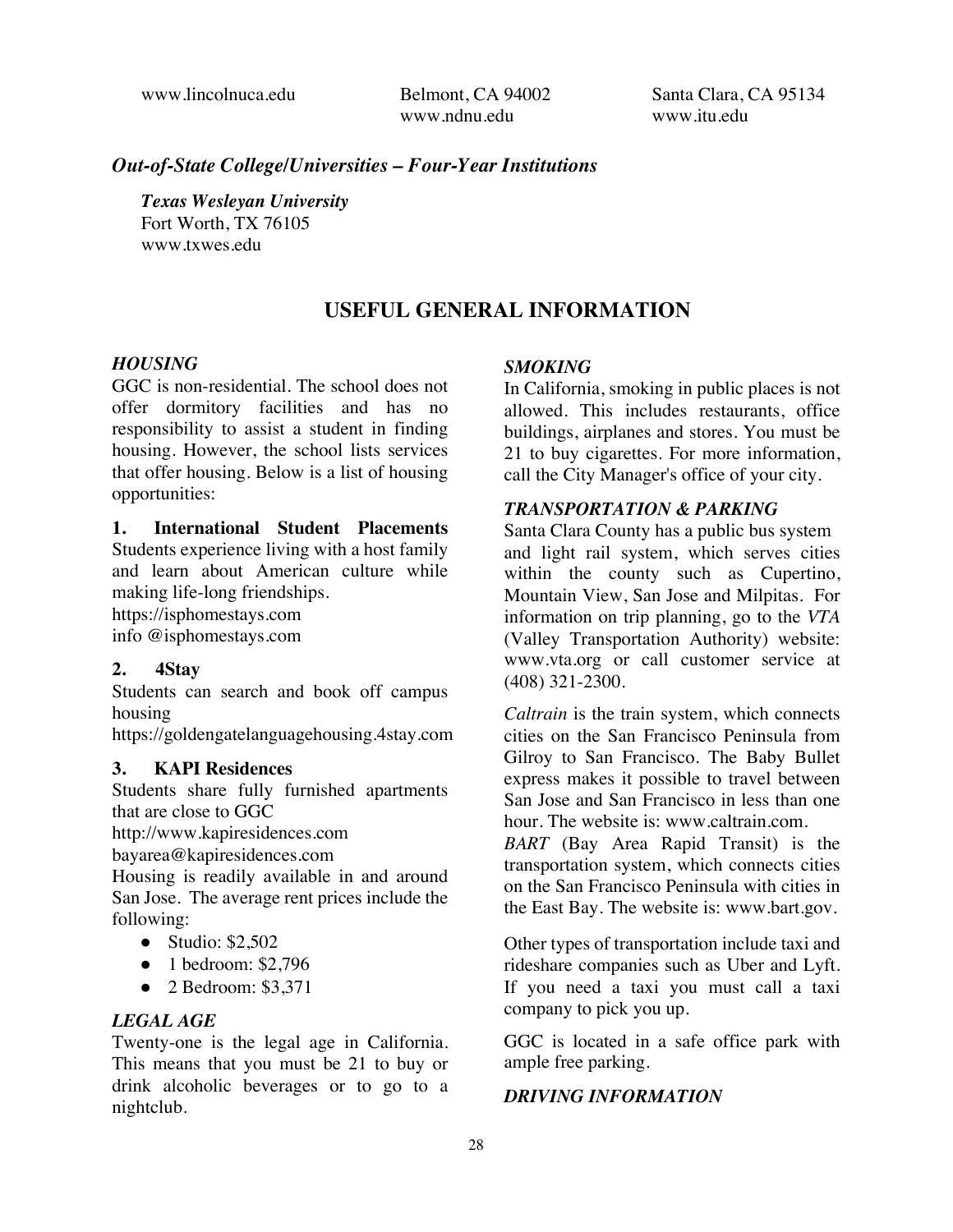*If You Have a Tourist Visa:* You may drive in California with a valid driver license from your home country.

*If You Have a Student Visa (I-20):* If you are an international student (F-1) and you want to drive a car in California you will need to apply for a California Driver License. Wait 10 days after you enter the United States. The 10-day-wait period gives government databases time to update your arrival information. Your SEVIS record needs to be updated and in "Active" status. GGC places your SEVIS record in "Active" status 3-5 days after you register for your classes.

### *DMV (Department of Motor Vehicles)*

**1. Schedule an appointment with the DMV** office. For faster service, make an appointment online at http://dmv.ca.gov or call 1-800-777-0133.

> DMV 600 North Santa Cruz Ave, Los Gatos, CA

### **2. What to bring to the DMV:**

- Passport
- The electronic I-94 Form
- $\bullet$  I-20 Form
- Cash for the required fee
- Driver license from your home country if you have one

### **3. What to do and say at the DMV:**

- Ask for a Driver License application (DL44).
- Fill out the application form while you are waiting to be called.
- In the space for Social Security Number, write "Not Eligible"
- When it is your turn to see the clerk, go to the window and present your application.
- At that time, you should say: **"I am an international student on a student visa. I do not have a social security number because I am not eligible for work."**
- Present your passport, I-94, and I-20. (The clerk will make copies of your documents and enter your information into the computer.)
- Pay the required fee.
- Take the vision test.
- Take the traffic laws and sign (written) test.
- Have your photo taken.
- Have your fingerprint taken.

● Note: The application and written test including all the waiting in line will take from 2-4 hours. The DMV will not offer written exams after 4:30 p.m.

### **4. Driving Test**

If you **have** a driver license from your home country and you pass the written test, you are required to take a driving test.

- Visit www.dmv.ca.gov to schedule a driving test appointment. (Driving tests are not given without an appointment.)
- Bring to the appointment proof of insurance for the vehicle you are using for the driving test.
- After you pass your driving test, you will be issued an interim license valid for 60 days until you receive your new photo license in the mail.

● If you **do not** have a driver license from your home country and you have passed the written test**,** you will receive a Driving Permit. The Driving Permit is valid for one year. You must practice driving and take your driving test within one year. The driving permit only allows you to drive if a licensed driver (18+ years old) is with you in the car. If you **do not pass the written test** the first time, you have two more chances.

These instructions are subject to change. Please check the DMV website at: dmv.ca.gov for the most up-to-date information.

### *Car Insurance*

If you buy or rent a car, you must have liability insurance. If you rent a car, you can purchase insurance from the rental company.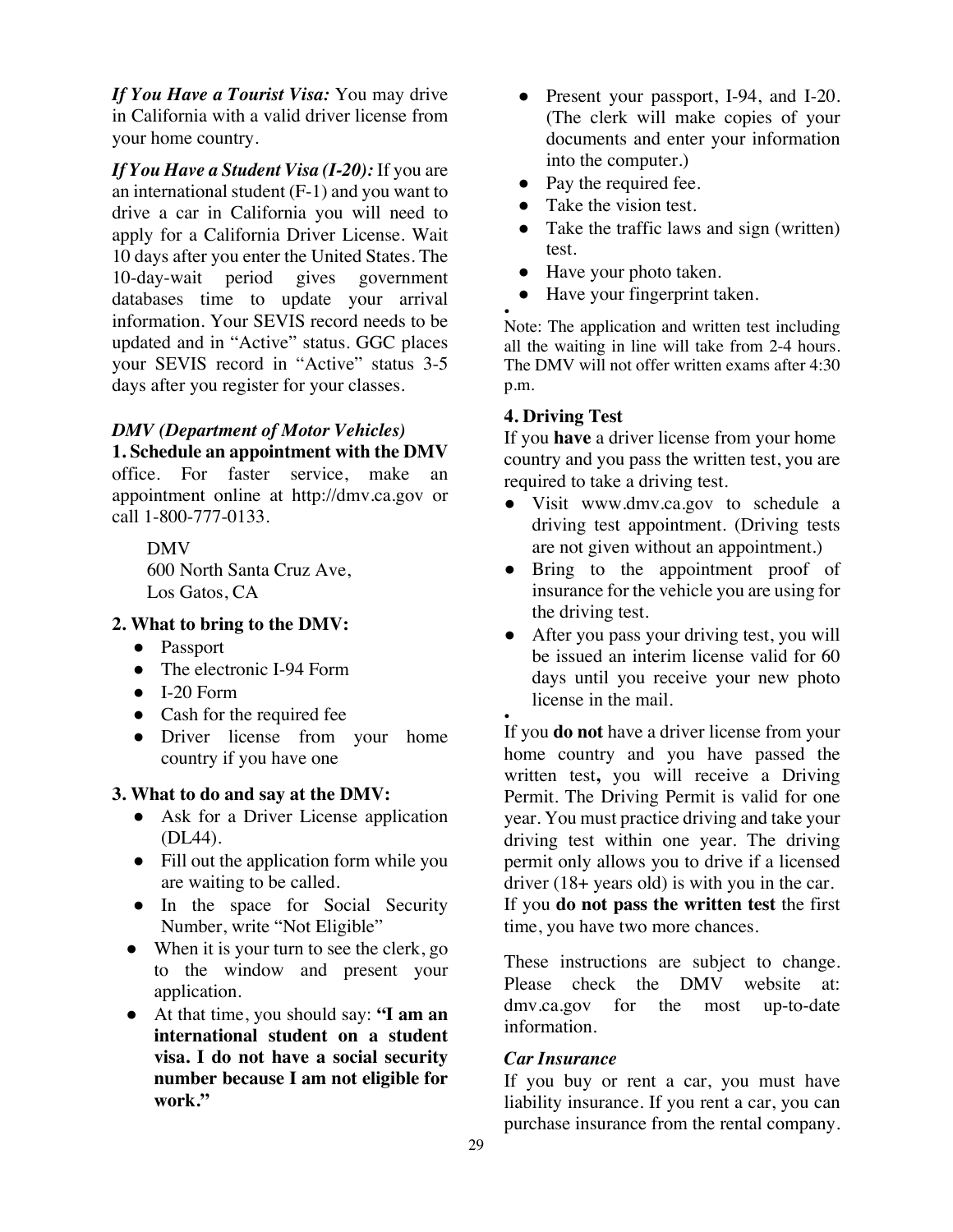If you buy a car, you will be required by the insurance company to show a valid California Driver License in order to purchase insurance. If you are involved in an accident and have no insurance, your California Driver License will be suspended.

### *Car Registration*

The car you drive must be currently registered. The license plate must have a sticker on it for the current year. If you purchase a car, you must register the change of ownership with the DMV within 10 days. You must show proof of car insurance to register your car. If you do not register your car, you will be fined for driving a car without registration.

### *Driving Under the Influence (DUI) of Alcohol or Drugs*

It is against the law to Drive Under the

Influence (DUI) of drugs or alcohol. This includes certain medicines that your doctor may prescribe. These medicines usually have a label warning you not to drive while taking them. If you are stopped, you will be asked to take some physical tests near your car. You may also be asked to take a blood, breath or urine test. If you refuse, you will automatically lose you license for six months, even if you are not drunk. Anyone found guilty of DUI will go to jail for at least two days and has to pay a fine.

### *Accident Reports*

If you are involved in a car accident in which there is damage of \$500 or more to any car, or if someone is hurt, you must file an accident report with the Department of Motor Vehicles within 15 days. This is required even if you are not at fault. If you contact your insurance agent, he/she can file the report for you.

If you are in an accident with a car while the driver is inside, you must stop and exchange information with the other driver such as Driver's License number, car registration, insurance company and policy number, license plate, address and phone number.

Again, this is required even if you see no damage or if you think it is not your fault. The exchange of this information is for your own protection. If there is significant damage or injury, call the police. Get the case number of the police report and inform your insurance company immediately about the accident.

### *Hit and Run Accident*

If you hit a parked car and cannot find the owner, you must leave your name and address, even if you see no damage. If you do not leave a note, you can be found guilty of "hit and run".

### *Identification*

If you are stopped by a police officer in your car or anywhere else, you must identify yourself and give your address to the officer. If you refuse, this can be considered a crime. If you give false information to an officer, such as a false name, this, also, is a crime.

### *IMMIGRATION STOP*

If you are legally in the United States, you should have no problems with the Immigration Service. If you are stopped by an Immigration Officer, you must identify yourself and show your immigration papers or passport. If you are ever picked up by the Immigration Service, give your name only, do **not sign any papers**, ask for an immediate court hearing and ask to be allowed to call your family, your school, friends or an attorney.

### *FOR YOUR SAFETY*

While you are in the United States, there are some general safety rules which you should remember. Please follow these guidelines to make your stay here as safe and pleasant as possible.

### *Basic Rules:*

- Be sure you know where you are at all times. Know the names of the streets you travel on a daily basis.
- If you must travel somewhere alone, make sure a friend or relative knows where you are going and when you are expected back.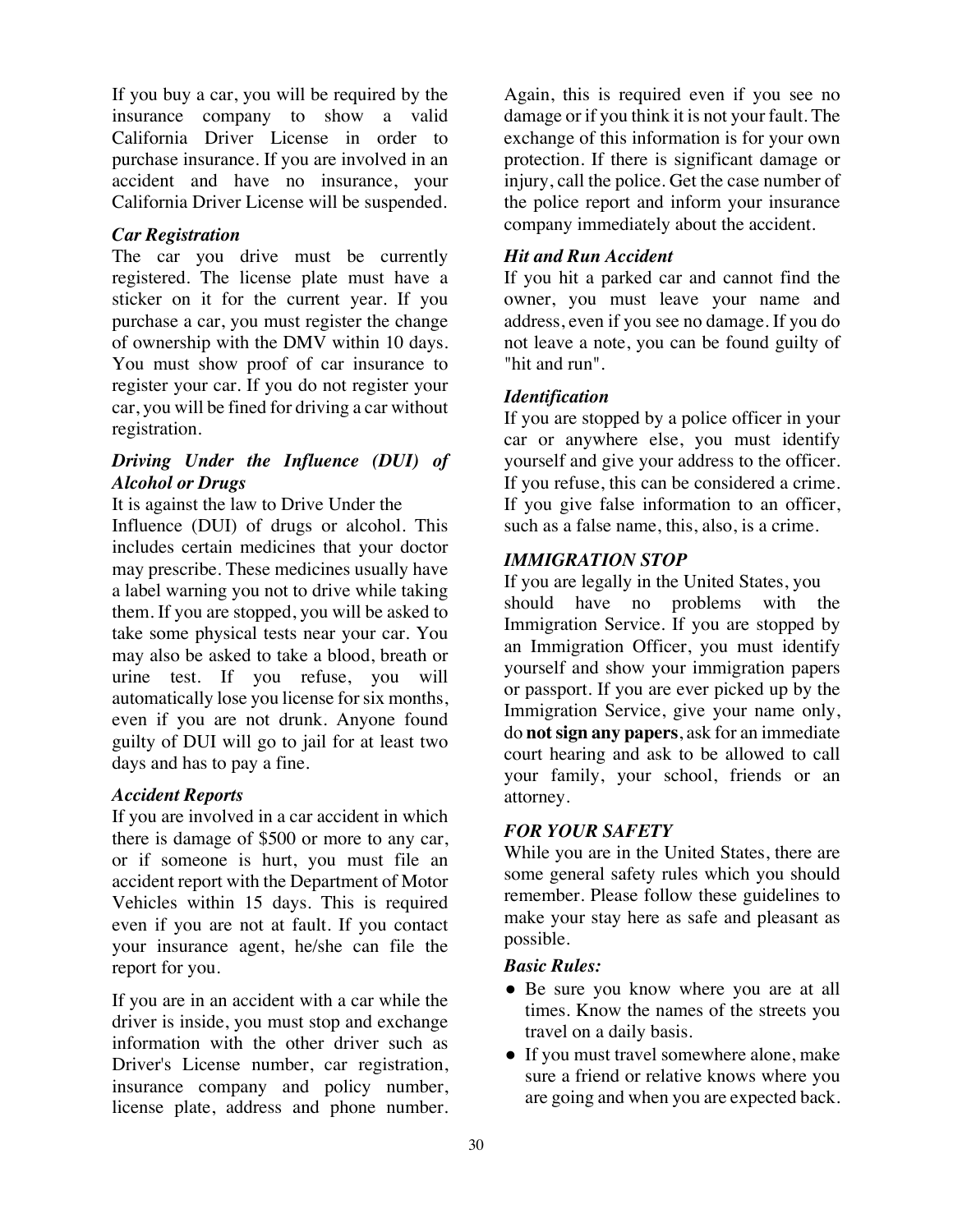- Do not accept rides with strangers or with persons who may be intoxicated.
- Never reveal your phone number, personal information or the fact that you are home alone to a stranger on the phone.
- Carry a cellular phone.
- Carry only necessary cash and credit cards.
- If you feel uneasy, uncomfortable or fearful of someone-seek help IMMEDIATELY-do not wait! Trust your feelings the first time.
- Make sure you know how to use **9-1-1 for an emergency.** Call this number from any phone if you need the Police, Fire Department, Ambulance or Highway Patrol. If you use a public phone, you do not need to put money into the phone. Provide the person on the phone with any information they ask for. Do not hang up the phone before the operator tells you that help is coming. Help will be sent your way as soon as possible

### *On Foot:*

- Be aware of your surroundings.
- Try not to travel alone after dark.
- Do not take "short cuts". Stay on welltraveled public routes.
- If you carry a purse, keep it closed and close to your body.
- Don't use a portable music player such as an MP3 player when walking alone.
- If you think you are being followed: cross the street and change directions, look back so the person realizes you spotted him/her, go to a public place and call a friend to pick you up.

### *By Bike:*

- Try to park in well-lit, frequently traveled areas.
- Lock your bike with a U-shaped bicycle lock or case-hardened chain.
- Keep a record of your bicycle's make, model, and manufacturer's serial number

### *By Car:*

• Always lock your car.

- Keep your keys in your hand while you walk to your car.
- Park in well-lit areas.
- After dark, try to have someone you trust walk you to your car.
- Don't leave valuable items in plain view inside your car.
- Don't drive alone at night if possible.
- Never pick up hitchhikers.
- If your car breaks down and someone stops

to help you, ask that person to call the police for you. Don't accept rides.

• If you see police lights on the car behind you, don't pull over until you are in a welllit, populated area.

### *Using ATMs:*

- Use automatic teller machines (ATMs) that are located at the banks.
- Try not to use ATM at night. Find ATMs located in well-lit areas and avoid using an ATM alone.
- Do not stand at an ATM and count your money.
- Do not use any ATM that looks like it has been tampered with.

### *EARTHQUAKE INFORMATION*

If an earthquake happens while we are at school, please follow these simple steps:

### *When it starts*

- Don't panic stay calm
- Protect yourself from falling objects. Quickly go under a table or desk, or stand in a doorway, or duck down in a corner or near a firm wall
- **STAY AWAY FROM WINDOWS!**

### *When it stops*

- Stay calm
- Follow staff instructions
- Don't light a match or lighters
- **NO SMOKING!**
- Leave the school through the nearest exit
- Assemble in a group in the middle of our parking lot, away from the building, away from power lines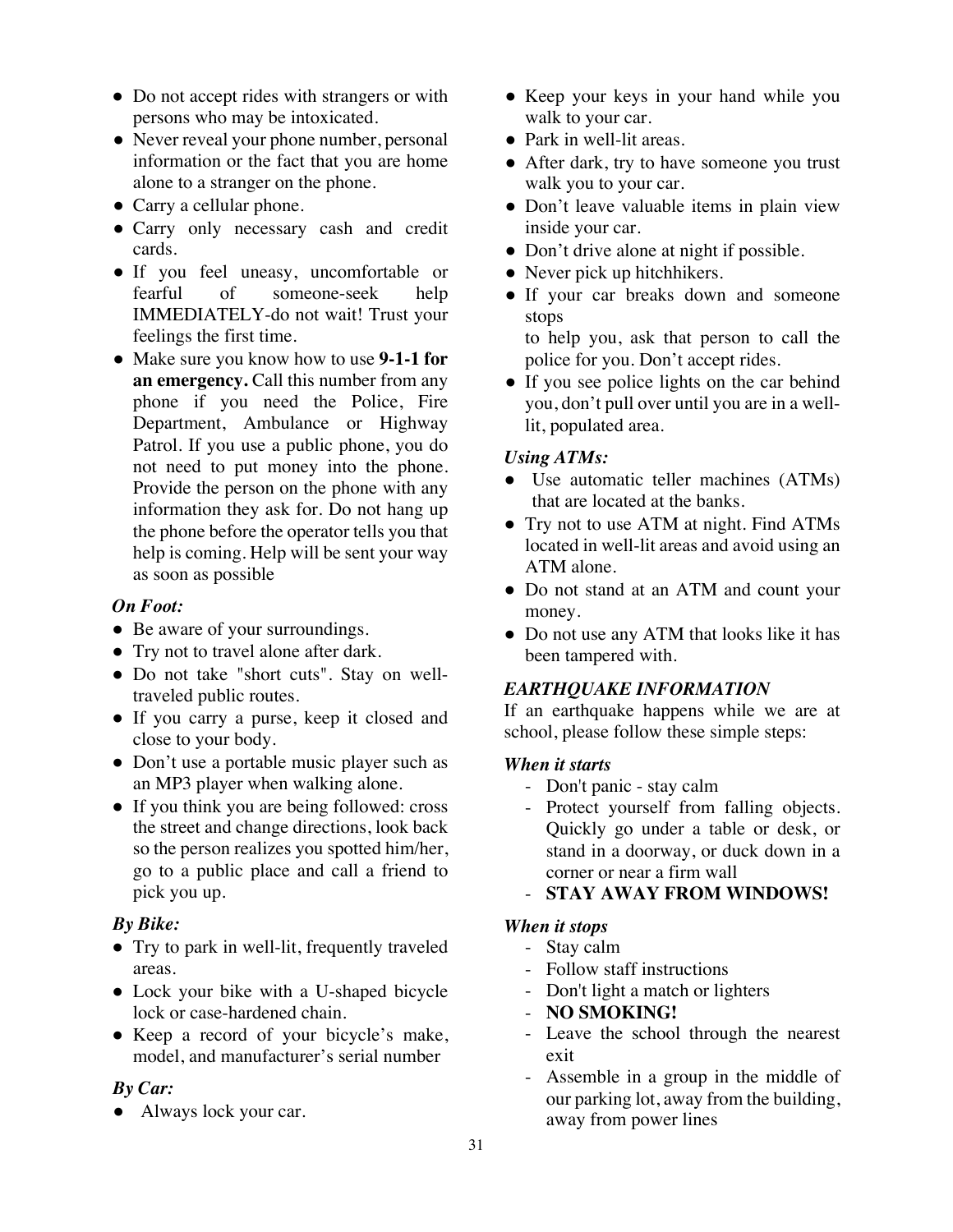- Do not leave the school grounds (GGC) without telling a staff member
- Follow GGC staff instructions

For more information about how to be prepared, please see the following website: www.ready.gov/earthquakes. At home, make sure you have at least the following:

- Flashlights and batteries
- Drinking water
- First aid kit

-

- Portable radio with batteries or car radio
- Contact person outside this area
- Meeting point where you will find your friends or family.

### *OPENING A BANK ACCOUNT*

If you plan to be in the US for 6 months or more, you should open a bank account. Most banks will require you to bring two or more of the following documents with you to the bank:

- Passport (Form I-94, Form I-20)
- Foreign or California Driver License
- Major credit card (Visa or MasterCard)

A Social Security number is **not** required, you

will, however, have to sign additional form(s) provided by the bank.

These banks are located close to GGC:

### **Chase Bank**

77 Holger Way Avenue San Jose, CA 95134 https://www.chase.com

### **Wells Fargo Bank**

3920 Rivermark Plaza Santa Clara, CA 95054 https://www.wellsfargo.com

### **East West Bank**

338 Barber Lane Milpitas, CA 95035 https://eastwestbank.com

### **U.S. Bank**

100 N. Milpitas Blvd., Suite 100 Milpitas, CA 95035 https://www.usbank.com

### **HSBC Bank**

603 E. Calaveras Blvd. Milpitas, CA 95035 https://www.us.hsbc.com

### *SOCIAL SECURITY CARD*

Social Security numbers (SS#) are issued only for the purpose of withholding taxes from wages earned in the United States. You can apply for a SS# **only** if you have employment authorization from the Immigration Service or are offered part-time employment on a college or university campus. You do not need a SS# to get a driver license, open a bank account or rent an apartment.

If someone asks you for a SS#, simply tell them that you do not have nor need one. You can use your passport, I-94, I-20 driver license, CA ID card, or credit card for identification purposes.

### **FACULTY**

### **CARVALHO, ANDREA**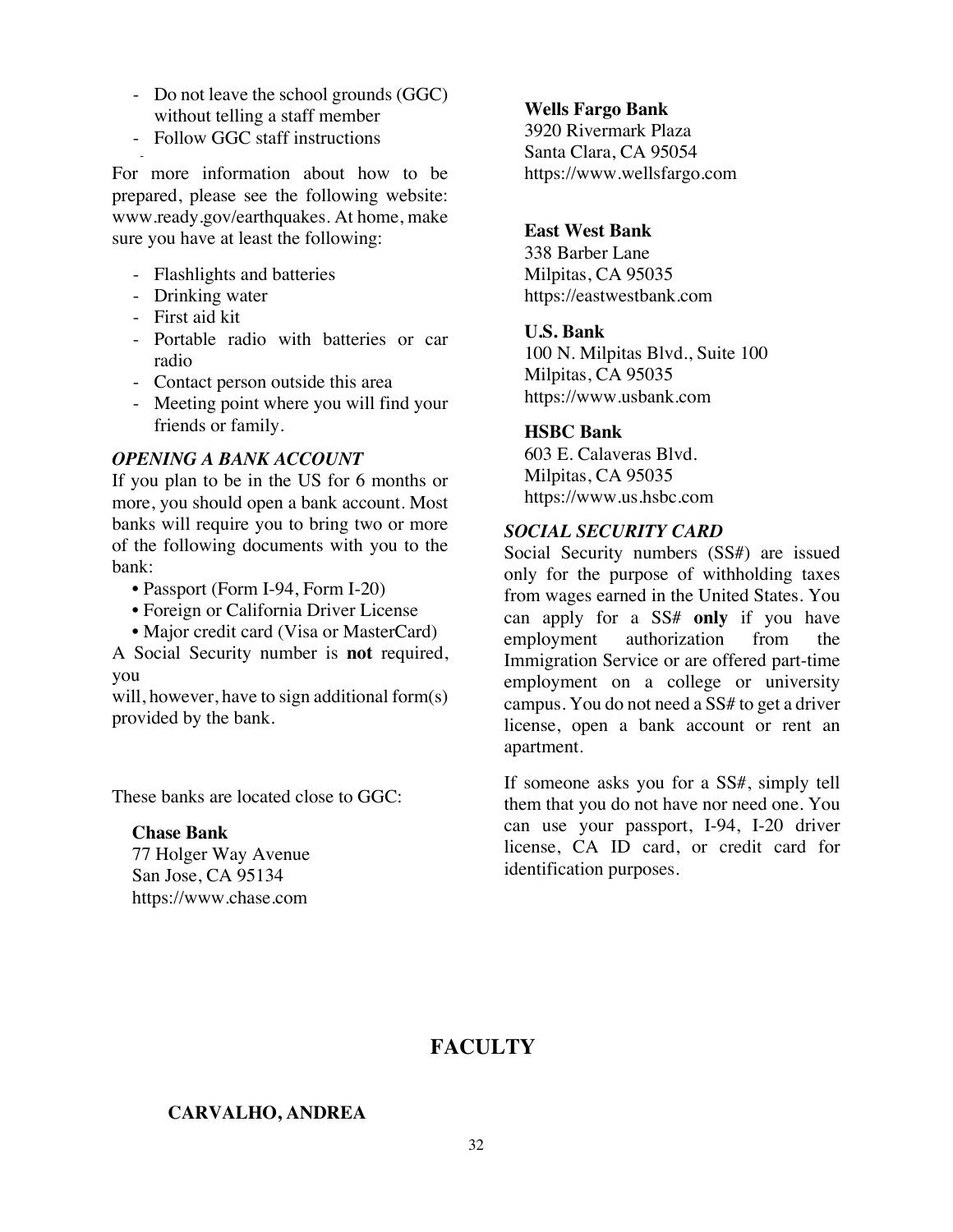M.A. in TEFL, Columbia International University, Columbia, SC; B.A. in Religious Education with emphasis TESOL, Davis College, Johnson City, NY; Teaching Experience from 2004 to present.

### **DOAN, NATHAN**

M.A. in English as a Second Language, Hamline University, St. Paul, MN; Teaching Experience from 2014 to present.

### **O'BRIEN, JOSEPH**

B.A. in Business Administration, University of Massachusetts, Amherst, MA; Teaching Experience from 1996 to present.